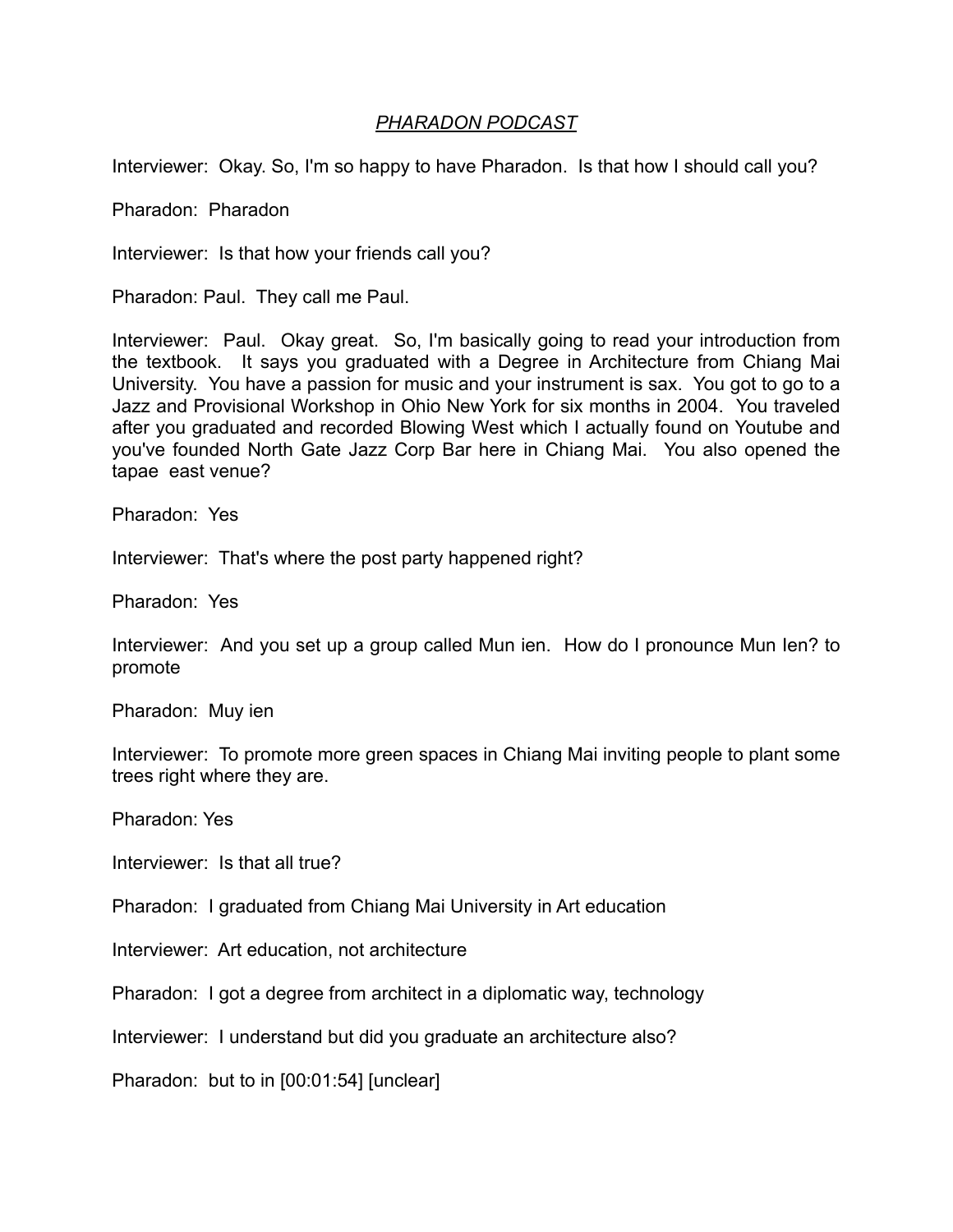Interviewer: So, you did graduate an architecture in this other university

Pharadon: Yes in diplomatic way. You know diploma?

Interviewer: I know a diploma like official diploma.

Pharadon: Diplomatic way and then kind of you can extend for three years and you can then graduate.

Interviewer: Okay and why did you choose architecture? Was that what you wanted to be when you were younger?

Pharadon: When I was younger, I had time to think about what's happening, I started to think it was interesting as you learn about art and math and interesting I love both sides of them.

Interviewer: Art and Math

Pharadon: Art and math construction.

Interviewer: It's interesting as a musician that you're interested in math.

Pharadon: I like it. I love math.

Interviewer: Okay that's cool. So, when you chose your course in college were you already a musician?

Pharadon: I'm already a musician. I started with classic music, guitar when I was twelve.

Interviewer: Twelve. Okay. And how did you start?

Pharadon: I went to school.

Interviewer: I want you to speak closer to this microphone.

Pharadon: Music school.

Interviewer: Your parents? Your mother.

Pharadon: My mom

Interviewer: Your mom.

Pharadon: I want to play saxophone at that time, the saxophone was too expensive and my mom don't afford it so I went class every time.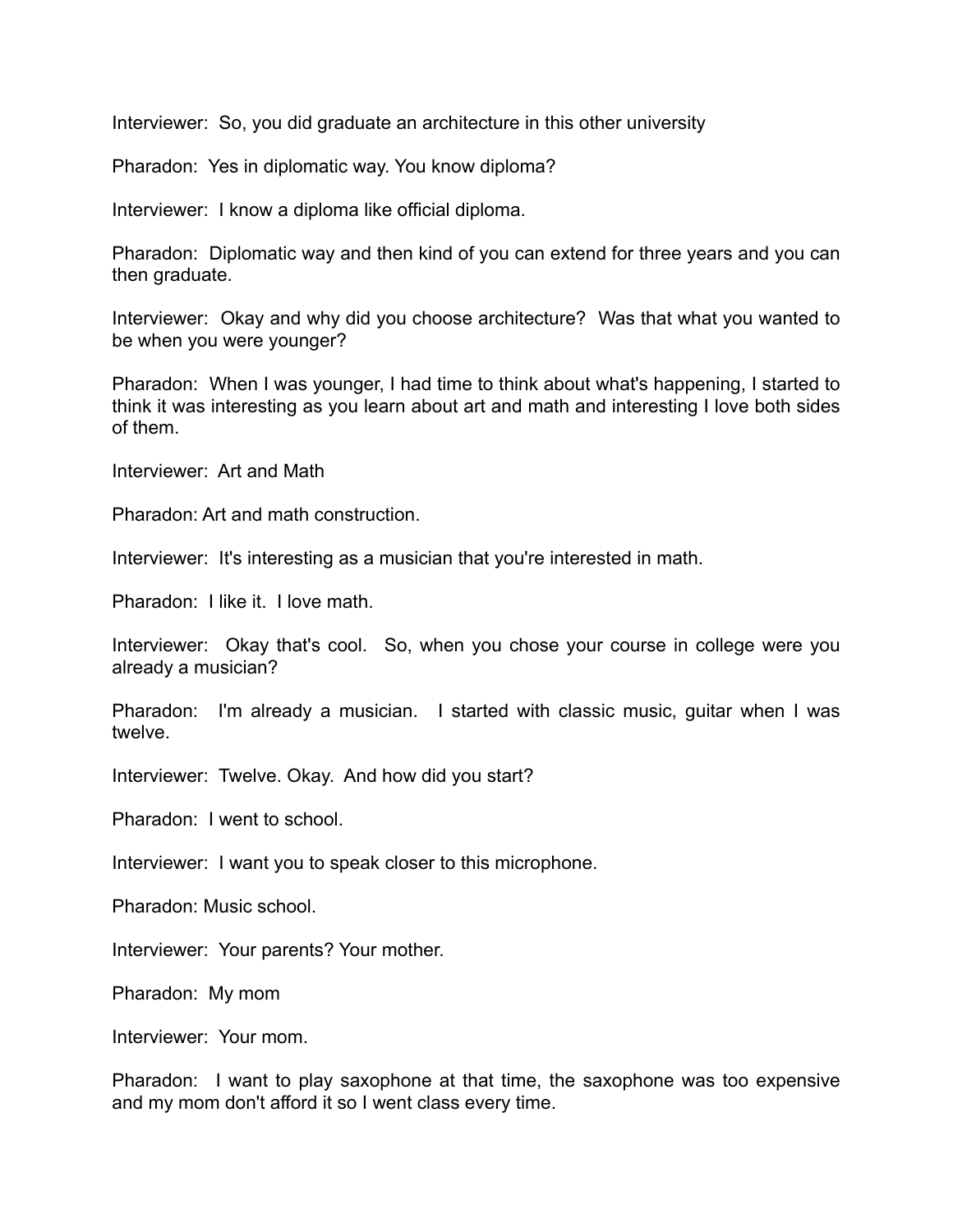Interviewer: You thought it was cheaper.

Pharadon: Guitar was cheaper. It's true it's cheaper but it's good. I was happy I got a really good teacher. My teacher was, I liked his style. I like the way he taught me, his philosophies and taught about why you play music.

Interviewer: Right and he is from Shanghai as well?

Pharadon: He's from [00:04:30] [unclear] but he lived in Chiang Mai for a long time.

Interviewer: Okay. Interesting. So, you stayed with this teacher for many years? How long did it take you to be able to buy your saxophone?

Pharadon: I played saxophone for oh I played guitar classic guitar for five years or maybe six years and then.

Interviewer: Until you were eighteen?

Pharadon: Until I was something like this and then I go to architecture school and architect school was kind of a lot of work. I don't know why but a lot of homework. You had to study many things so I quit playing music for a while and then focused to art and architect. Study every day to struggle three, four years and then pick up saxophone again.

Interviewer: Okay then you already had the money to buy the sax?

Pharadon: Yes. My friend's saxophone is like, it's a huge saxophone, it's second hand [00:05:47] [unclear] but I love it anyway.

Interviewer: How did you find it? Tell me story of how you.

Pharadon: I went to a second hand shop, instrument second hand shop

Interviewer: Here in Chiang Mai?

Pharadon: Here in Chiang Mai. Just have no idea, just grab one for like seven thousand Bahts. Like a really cheap one. It's not a good one you know. It's broke after [00:06:14] [unclear] but anyway

Interviewer: It was enough for you to start.

Pharadon: Enough for me to start and then rent some saxophone from my friend. Some of my friend had a saxophone, he didn't play it. So

Interviewer: He let you use it.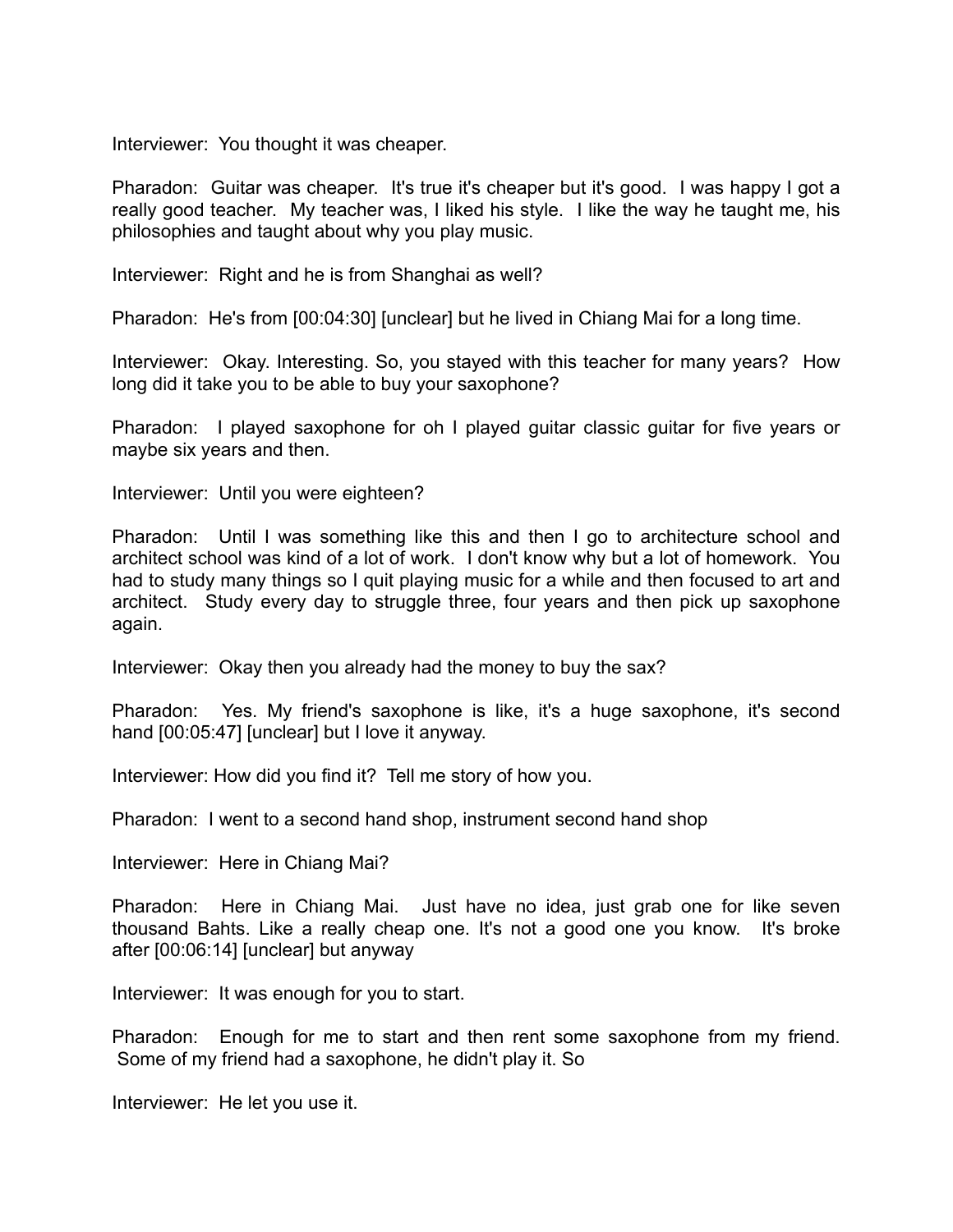Pharadon: For a while a couple years and then I bought my own one.

Interviewer: You bought your own. Now I'm curious like why did you decide to go to college? Was it like pressure from your family? Or you wanted to graduate from college?

Pharadon: That time actually I wanted to quit school after diploma because I'm from a poor family I mean we have to loan from the bank to pay for the school. I don't want to but my mom, my family wanted me to graduate. So alright I'll do it. It's kind of good in a way when you have a chance to move to Chiang Mai University and have a chance to meet more people and I met many interesting people, great people. My philosophy teacher and so I'm [00:07:46] [unclear]

Interviewer: In the end it was good and you liked it.

Pharadon: In the end, nobody knows the future and you can't think about the past too much. So, lion has a condition sometimes you have to accept it and go with the flow. So, I went down and started music with a really good teacher one of my music teacher on the site cause I have to study education, practice and I got a scholarship from the university.

Interviewer: You got a scholarship from the university you were studying in Chiang Mai? Because you had good grades?

Pharadon: Because at that time I was the only saxophone player for the unit. To my music system doesn't have in music department at that time.

Interviewer: Today they do?

Pharadon: Today they do more of a performance it's not a music jazz [00:08:55] [unclear] but one of my teachers he's really into this music and he graduated from Chicago.

Interviewer: His time.

Pharadon: My university teacher he's more like politics. He's a great saxophone player and he taught me and he set up a university band, University of the [00:09:42] [unclear] and then one of his friend contact him and help me out get some channel to go to the state.

Interviewer: So, that's how you ended up doing the workshop in New York?

Pharadon: For a workshop in Ohio actually and then I moved to New York to see some of my family and friends and hanging out and I took a private class for a while for about five months.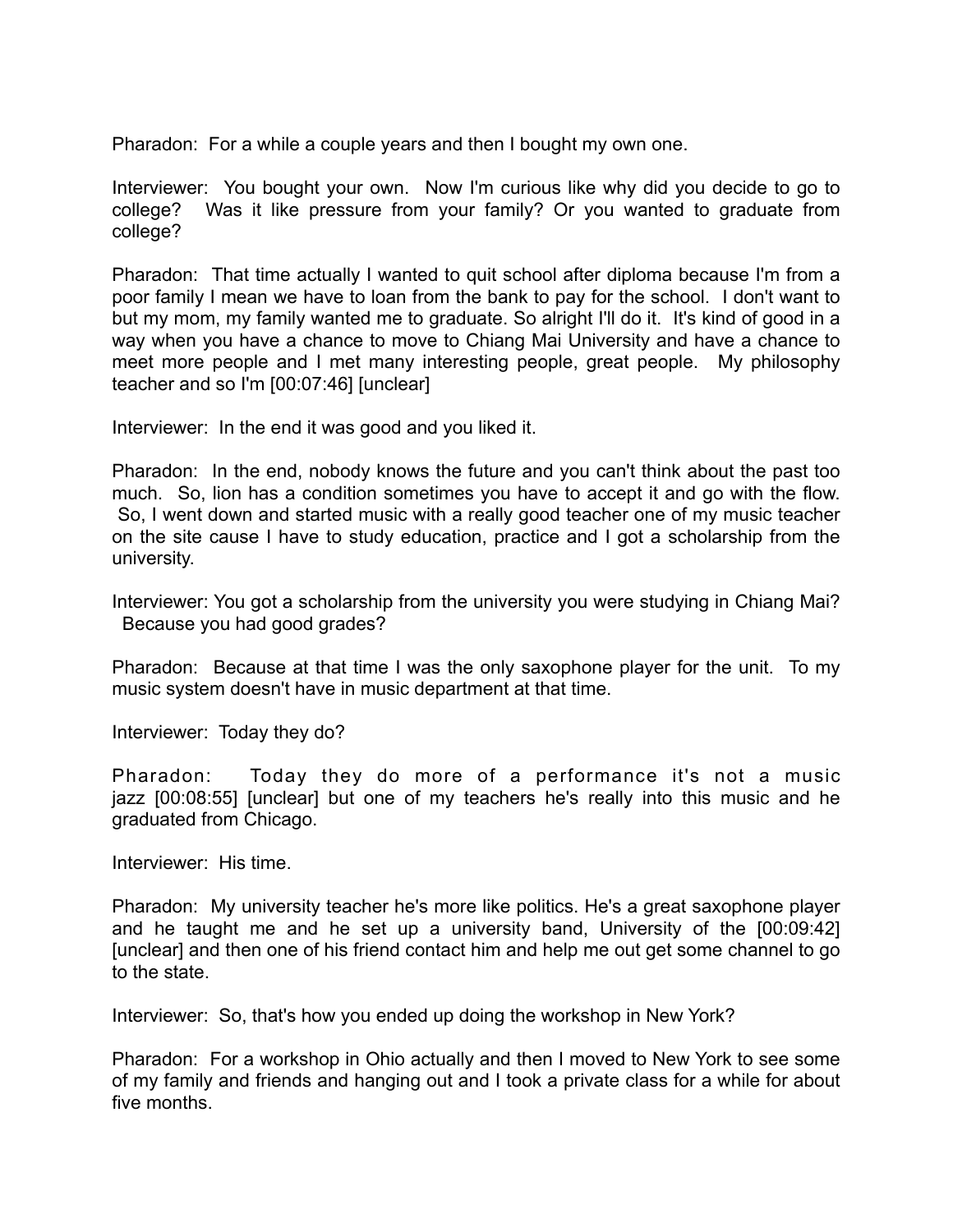Interviewer: Sax?

Pharadon: Always saxophone with a really good teacher, really nice, great experience.

Interviewer: That's cool. The reason I'm asking you why did you go to college is because I studied law, I went to law school and I still ask myself why did I go to law school I think it was the pressure of society and I wanted to make my family happy but I had nothing really like if I get all money that I invested in five years of law school, I could do so much today, you know different projects so I think the best thing for me in college was networking meeting people like you send, meeting your teachers but I don't know do you think that in the future, the call will continue to exist like they are today?

Pharadon: I think the idea of the college campus is, think about camp us like you camp with us. So, the world has changed, we're not in the world war two anymore and the idea of you go out and camp us is it had to be changed because the diversity of life is normal I think it is more to move different directions and [00:12:15] [00:12:18] [unclear] I believe it's also tenable because started in college didn't have to spend so much money you have to pay to the banks till now once a year. I understand it's not like I'm against it, you know sometimes you can't change things in just one day or one year but eventually you will have to change this life. It takes some time.

Interviewer: It takes a long time to change some things.

Pharadon :It takes some time but it's possible it's coming.

Interviewer: It's coming fast I think. I look at this place like we're in the cold working in Thailand, look at so many foreigners that come to Thailand to work and imagine in the past I think like the companies in Brazil where I'm from they're totally narrow minded in terms of remote work like they don't allow the people that work for them to work from their home or work from a different country and here I meet so many people from different countries in the United States or in Canada that they are free, they can work wherever you want, wherever you're happy as long as you produce results go, you know go be happy. Why do you have to be in that specific office or in that specific? So, I think that the colleges should kind of do the same like let the students have their freedom more than they it's very rigid I think, it's very, it's in the box.

Pharadon: I think, I heard its Cambridge University

Interviewer: Cambridge is a big one.

Pharadon: That's what I heard, I wasn't sure in the future it doesn't have a department any more everything's [00:14:35] [unclear] you can choice everything stuff like that. That's what I heard.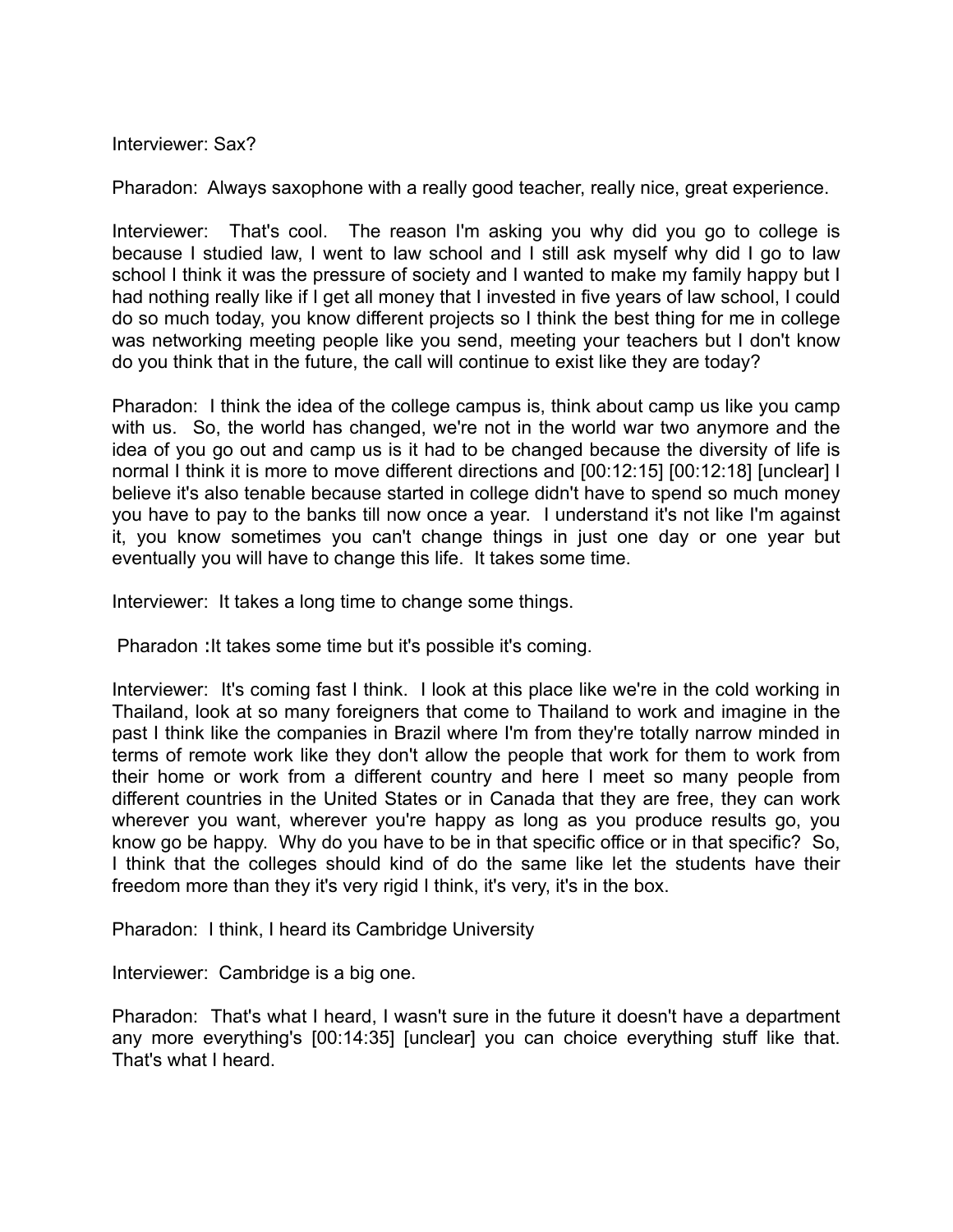Interviewer: I don't know if that's true but it would be awesome. It would be much better. So, for people who don't know you. Can you tell me your story? Like where you were born, tell me since the beginning like who are you?

Pharadon: Okay. My name is Paul from Chiang Mai. I live here for 34 years.

Interviewer: This amazing little city that I love.

Pharadon: Started a[00:15:07][unclear] art, music. I'm always reading about travel the world to see the world.

Interviewer: Do you think you've always dreamed with the world because there's so many foreigners here always? Where do you think you're curiosity came from?

Pharadon: Maybe when I was young I was in Cadet school and we had to study about space and [00:15:51] [unclear] and it's interesting because the space was everything that

Interviewer: Affected by the cultures and the weather.

Pharadon: This affects it directly create a space. They chat at a table in the room. In Japan they have like sit on the floor and the spirit was like to give an idea of light and the idea what did you see one thing taught me to create like different things to play the [00:16:51][unclear] of now the colors or the shapes or whatever. So, I started to take and

Interviewer: You started different spaces and then you got curious about how the different

 Pharadon: I'm kind of into it and then one day I got a scholarship to Japan for ten days. At that time I was doing water color painting and then I got a one price you may have to go to Japan.

Interviewer: Wow so you have many talents. So you also paint?

Pharadon: I also paint. I was in Japan attending [00:17:40] [unclear]

Interviewer: I haven't been to Japan I really want to go.

Pharadon: Amazing land, beautiful landscape, beautiful food, architecture, tempo. If you sit in one year's story about each architecture of Japan like send a [00:18:01] [unclear] but you don't understand but just to see and study but while you're there just for a day and starting to see and understand, feel different, smell. eat the food, see the color and understand the atmosphere like it's in you. You're in there so when it came back, I think oh shit, it's better for me to travel the world and see all those by myself and you understand it and then you can be good architect cause you understand it and you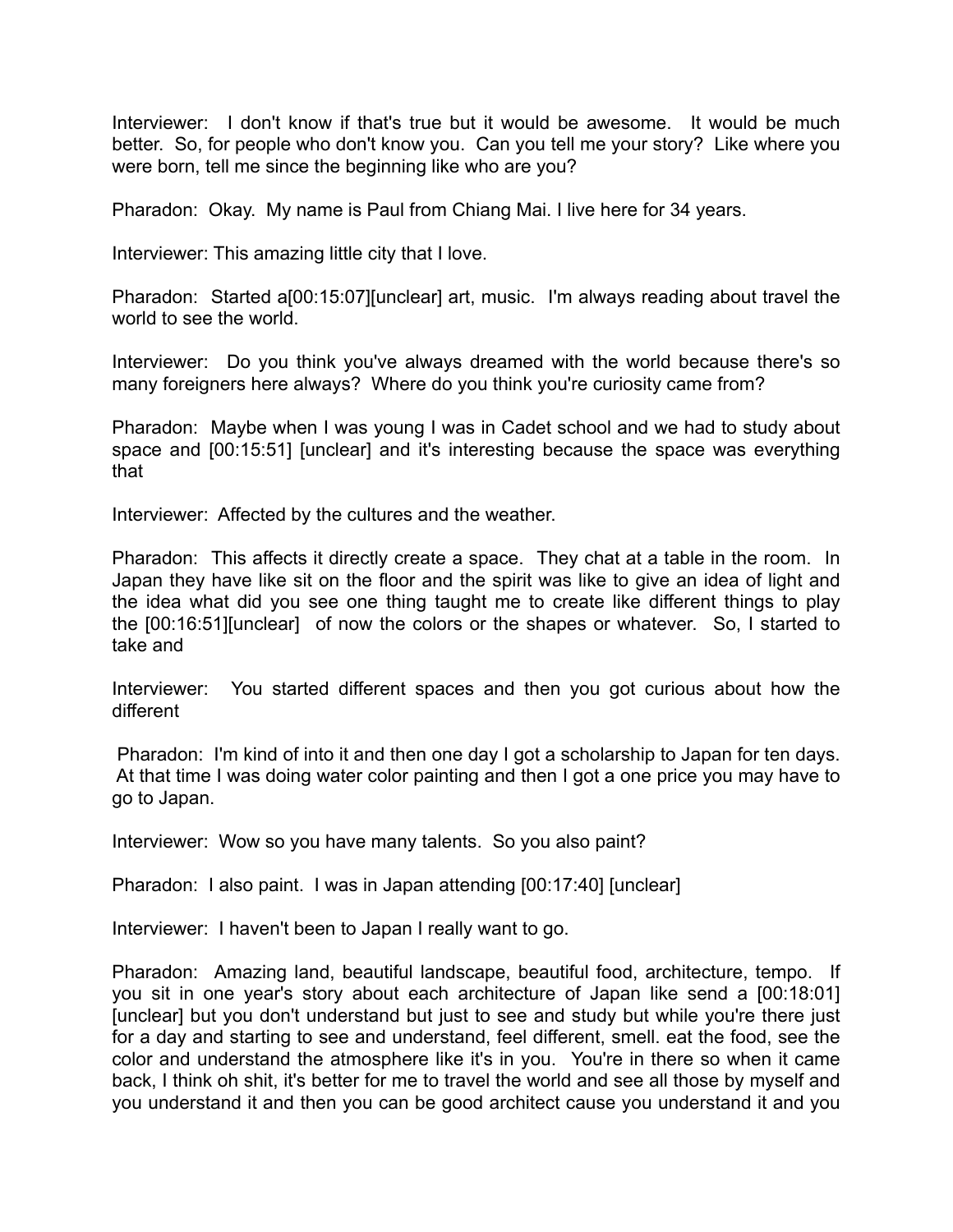realize it and you feel it. So, I think to sit here and study in the room is something else I wanted to see the world and even the music to play from the stereo is not in there on the street and you hear a like something really real and then really connected when you're in there.

Interviewer: So, Japan was the first country that you traveled to?

Pharadon: Yes

Interviewer: So, how old were you then?

Pharadon: Seventeen.

Interviewer: Seventeen. That was through school or college you said?

Pharadon: In the college.

Interviewer: University.

Pharadon: Our school it's kind of weird one plus six seven ten grade.

Interviewer: Tenth grade, okay.

Pharadon: I'm going to [00:19:52][unclear]

Interviewer: After you finish the high school you can go to a technical school here in Thailand?

Pharadon: After primary school, we go to high school we go to the technical school and I didn't study in high school. I studied in technical school.

Interviewer: Oh, we have this in Brazil, it's a technical school that substitute's high school and then when you are finished you can work if you want. So, it's a good choice for people that want to work fast.

Pharadon Want to work fast. That's right. Understand it.

Interviewer: That's where you got the scholarship to go to Japan?

Pharadon: Yes

Interviewer: Cool. So, you were telling me your story. You were born in Chiang Mai. You said you came from a poor family?

Pharadon: Kind of because my mom, my dad [00:20:47] [unclear] when I was sick years old.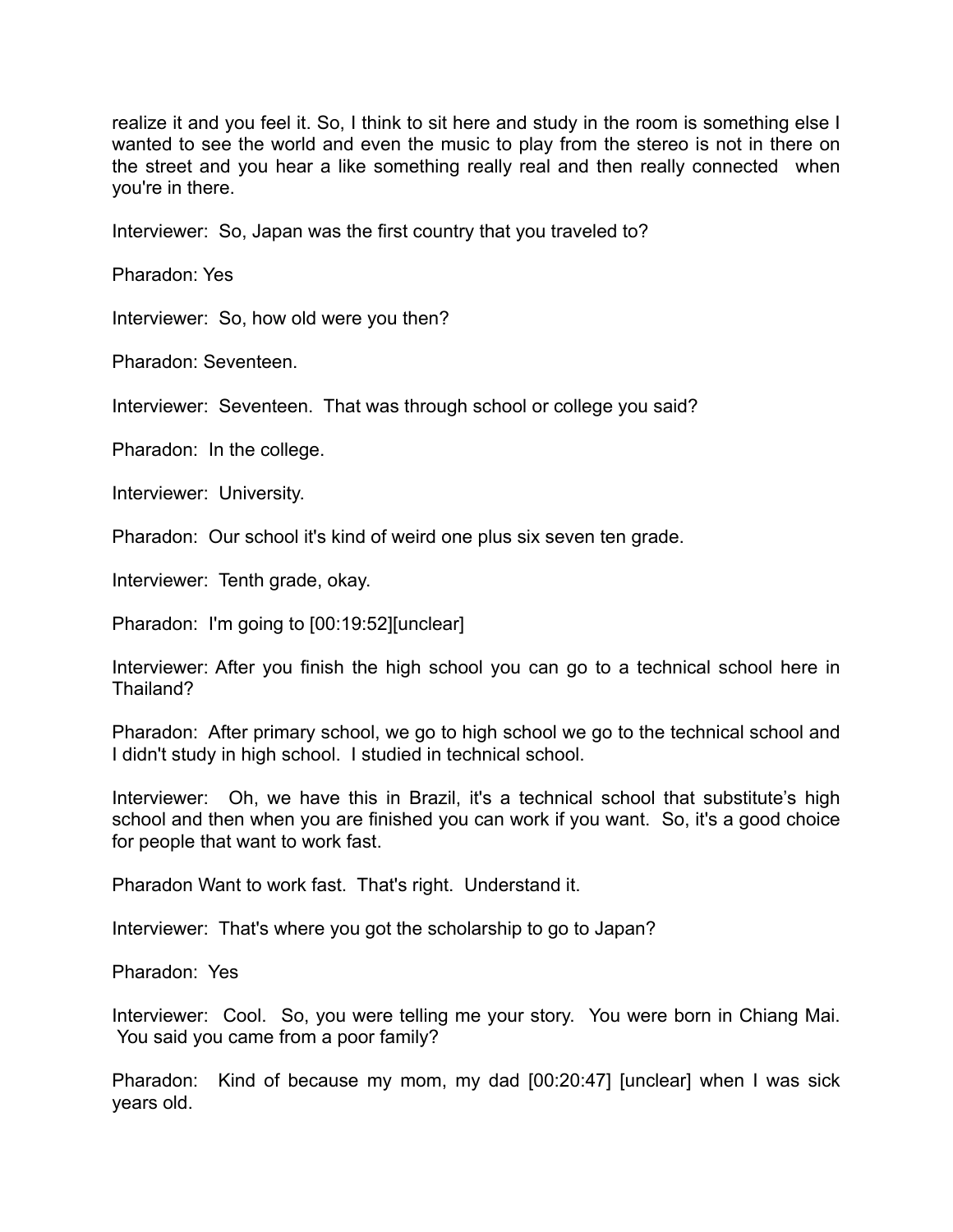Interviewer: When you were six.

Pharadon: I stayed with my mom. She had to work all by herself. Stayed with my grand-mom and my aunt.

Interviewer: I just keep checking to see if it's recording. So, you said you're grandmother. Do you have brothers and sisters?

Pharadon: I have an older brother but he stayed with my dad. But now we stay together, me and my brother.

Interviewer: You're friends again. You have just one brother. Here in Thailand the families I think here are smaller than in Brazil. In Brazil, I have a brother and a sister but a lot of families I mean not in my generation that's not true. My mom's generation they have like eleven kids.

Pharadon: Wow

Interviewer: Here in Thailand in your mom's generation was it normal to have bigger families?

Pharadon: My mom has four brothers and sisters.

Interviewer: Four yes it's smaller than Brazil. So, you were like the only child.

Pharadon: In the house yes.

Interviewer: Yes, oh my God. So, your mother probably spoiled you.

Pharadon: Not really. My grand mom kind of a gangster when she was much younger she was a gangster.

Interviewer: What do you mean gangster? Describe gangster for me.

Pharadon: My mom, my grand mom she was a drug dealer

Interviewer: A drug dealer.

Pharadon: [00:22:23] [unclear]

Interviewer: Okay

Pharadon: She fought a [00:22:30][unclear] for a while.

Interviewer: Really! That's your grandmother.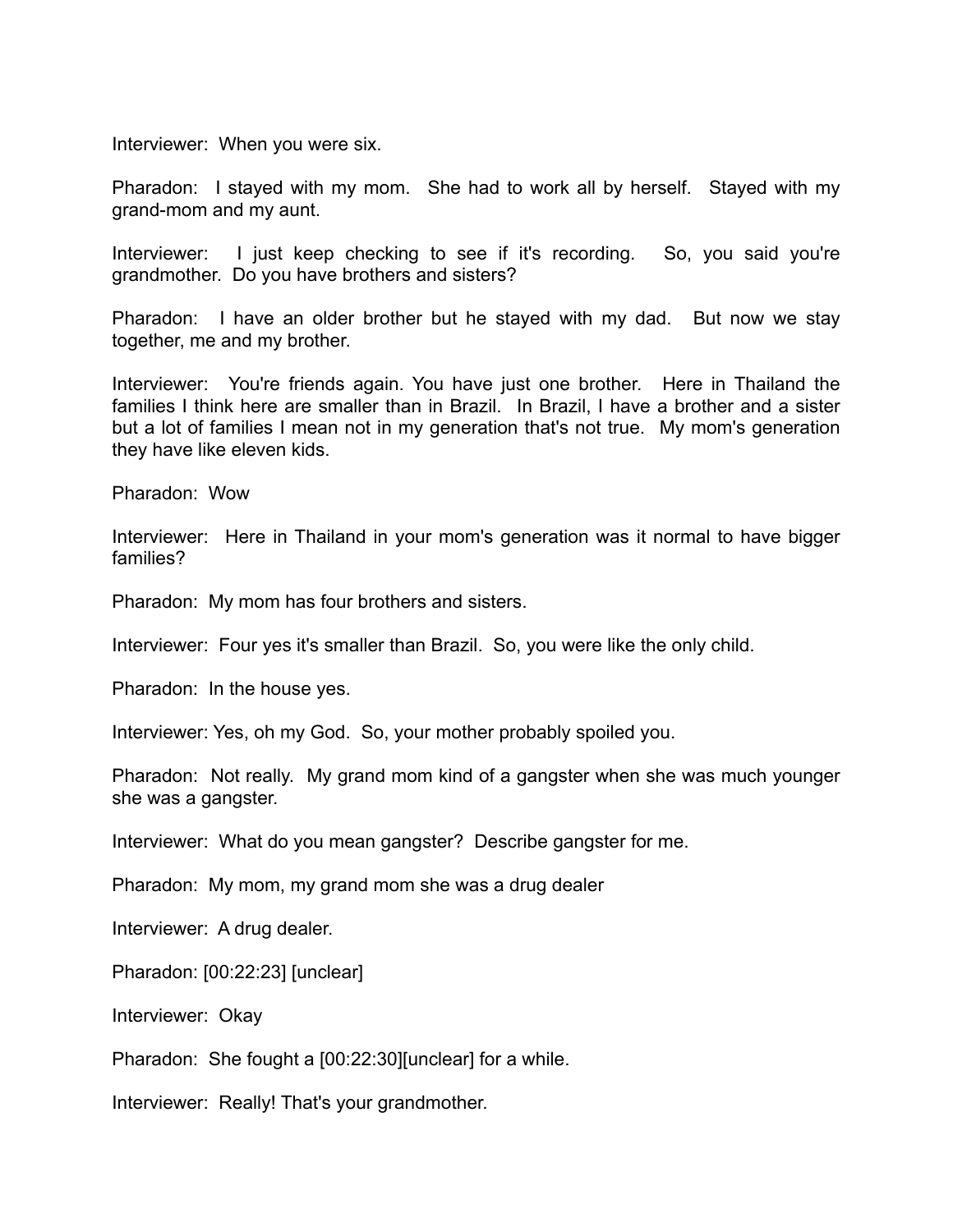Pharadon: My grand mom

Interviewer: Okay

Pharadon: And then after my mom's too young and my aunts really a so later they moved to Chiang Mai and we started everything from the beginning again.

Interviewer: After your grandmother left prison

Pharadon: [00:22:54] [unclear] the sender

Interviewer: Okay but in Shanghai

Pharadon: In the Miguel Town

Interviewer: Okay.

Pharadon: It's kind of fun. It's the top people and this.

Interviewer: So, how did the fact that your grandmother you know for her to be a gangster like you say how did this affect you and the way you are today?

Pharadon: I think her character it's not really strong personality and sometimes, you know she taught me to I have to be able to take care of myself as much as possible and be brave to do things. One time it's kind of interesting she taught me in front of my mom and my grand mom like three things you have to do in life. One you have to be a mark.

Interviewer: Be a monk

Pharadon: Yes. Learn about and meditations and thing which she taught me when I was really been to temple and we meditate a lot together. Two, we have to learn in the army. So, I went to army for six months and then join the army camp.

Interviewer: Did you like that?

Pharadon: Yeah. I think it was a good experience. Why not?

Interviewer: How old were you?

Pharadon: Maybe 22.

Interviewer: 22? Did you stay sometime also as a mark because I heard it's normal here in Thailand.

Pharadon: Yes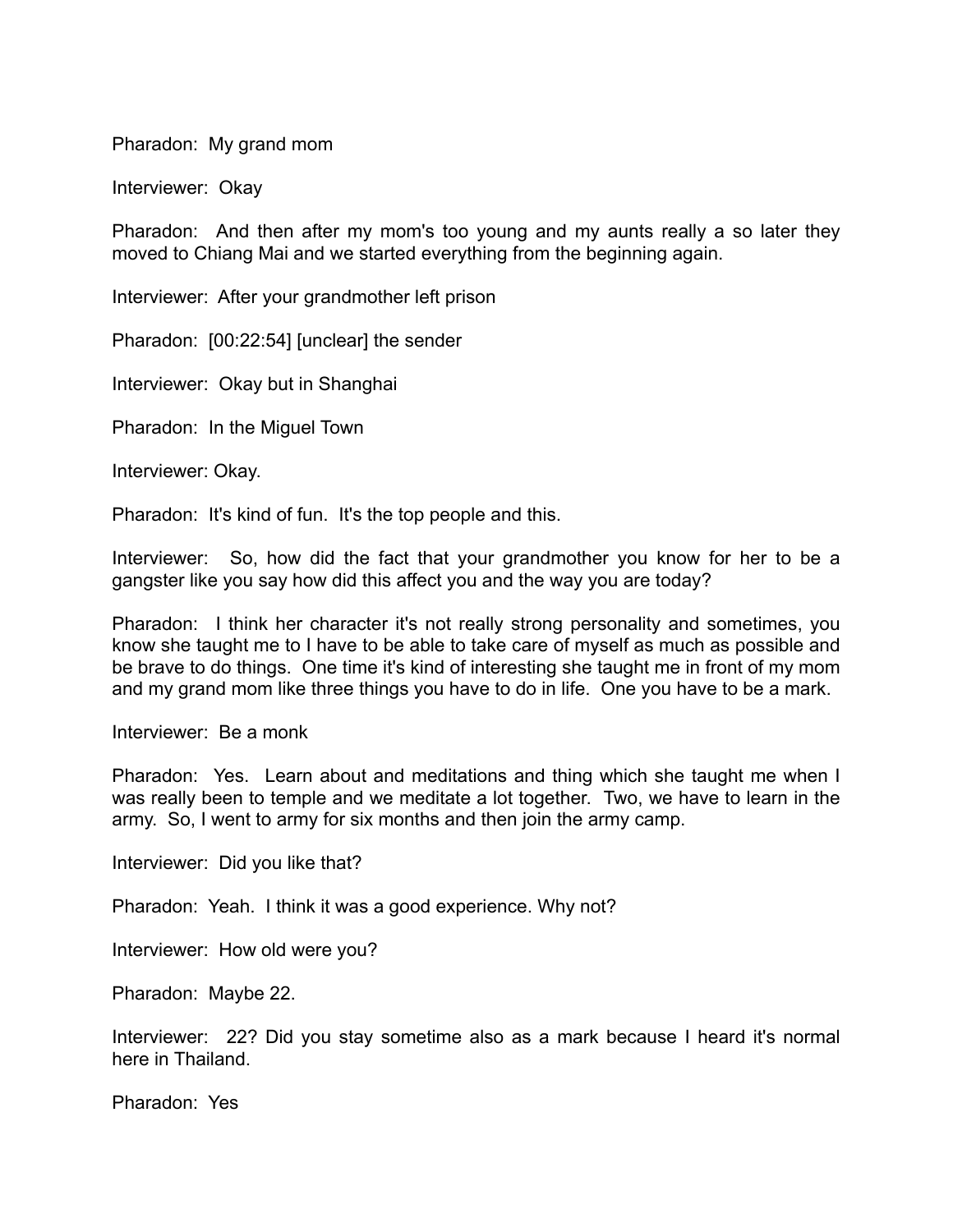Interviewer: People go and stay six months or something, right?

Pharadon: Yes

Interviewer: Did you do that?

Pharadon: I'd be an [00:24:55] a baby monk for just about two weeks.

Interviewer: Two weeks.

Pharadon: Sometime we went for meditation, different temple [00:25:04] in the mountain and to meditate I would say it's our family tradition [00:25:14] [unclear] we taught each other to be able to learn this. Sometimes you just have to do it everyday whatever.

Interviewer: Do you still meditate?

Pharadon: I like it. I think it relax and be able to be with yourself a little bit

Interviewer: Just breathe

Pharadon: Just breathe and just listen

Interviewer: Do you do it in the morning?

Pharadon: In the morning with the tea.

Interviewer: With the tea. For how long?

Pharadon: I didn't count it. It depends

Interviewer: You have no idea? 30 minutes, one hour?

Pharadon: I think it's better to don't think about it but you feel sometimes you have to do things, you do it sometimes you want to open your eyes and see things you just do it. Initially you don't need to think about it. In this school maybe one hour, 30 minutes, one hour, two hours. In the real life you can do more than that.

Interviewer: You should be more relaxed right? We're very stressed people.

Pharadon: You can meditate difference situations while you play music or practice.

Interviewer: Okay. So, continue your story. So, then you went to architecture school. I'm interested to see how everything gets together like your decision to buy the North Gate are you the owner of North Gate Jazz? When did you decide to buy that place?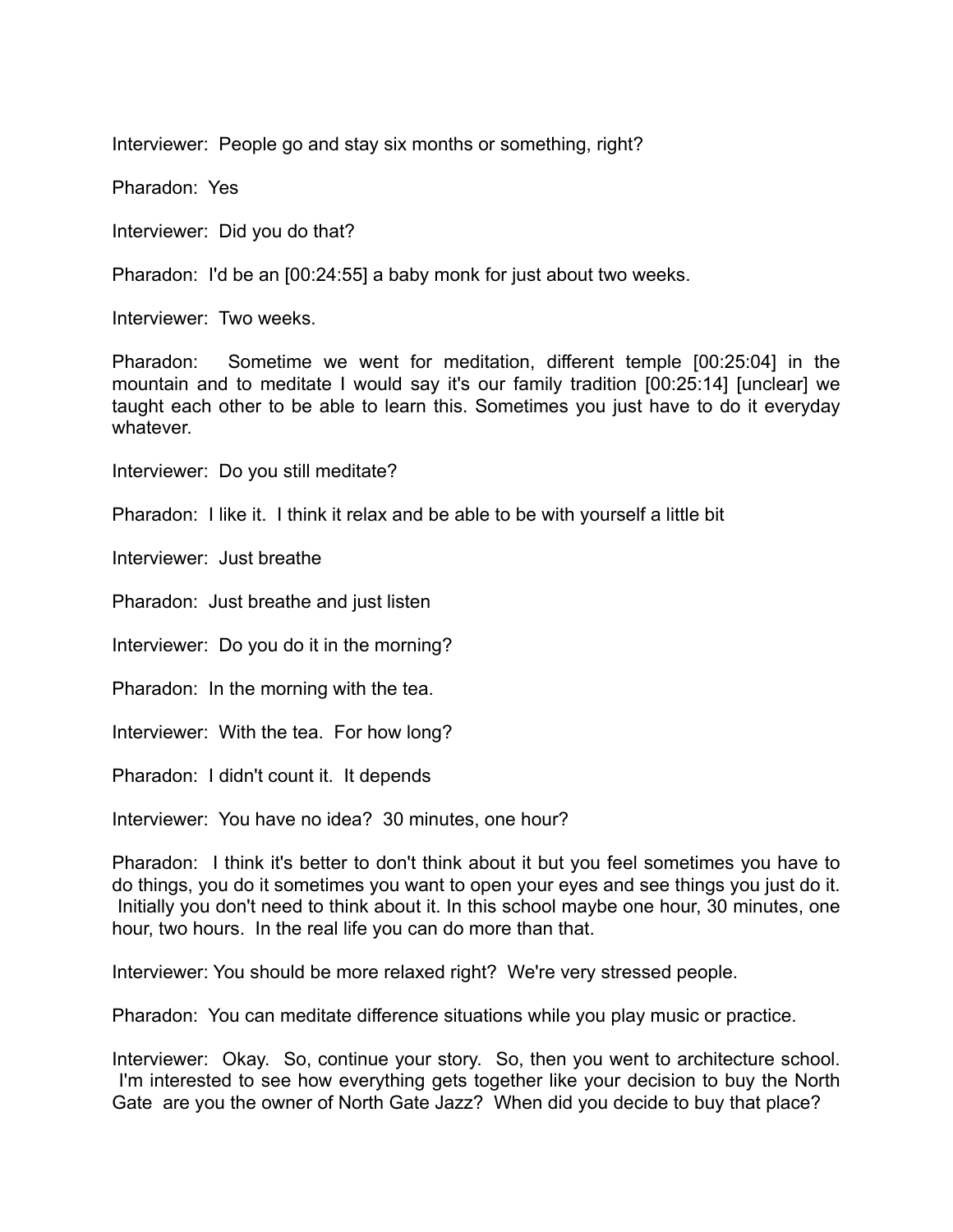Pharadon: I didn't finish the last part.

Interviewer: Okay so finish first.

Pharadon: What's it called? The mark

Interviewer: Oh yes. The mark, the military

Pharadon: The last one you have to go to jail. In front of my mom and my [00:27:19] [unclear] and the website. How do you teach your grandson like this it's true because in general it's a lot of things to learn. I want to go to jail for a bit.

Interviewer: Oh my God. That's awful.

Pharadon: I mean like for one day in between the border of Russia and [00:27:49] [unclear] We checked and something wrong with my passport, they put me in jail for a day. It's true. It's interesting this kind of feeling. It might be different she was there for many years.

Interviewer: How long was she there?

Pharadon: I have no idea. I don't know. I wanted to know actually.

Interviewer: Your experience in Russia, what did it teach you? Is it more like to value your freedom?

Pharadon: Definitely value more because you're in there and no one speaks English and you have no idea of when you'll be able to get out. You just sit there and just waiting, no food, no water.

Interviewer: No food, no water.

Pharadon: This is all it ate but the interesting thing you can't communicate with people and you have no idea what's going on.

Interviewer: My God.

Pharadon: But it's good. I like it. I think it's good. You learn.

Interviewer: So, be a mark. Go to the military and go to prison those are the three things that your grandmother suggested.

Pharadon: We had to do this.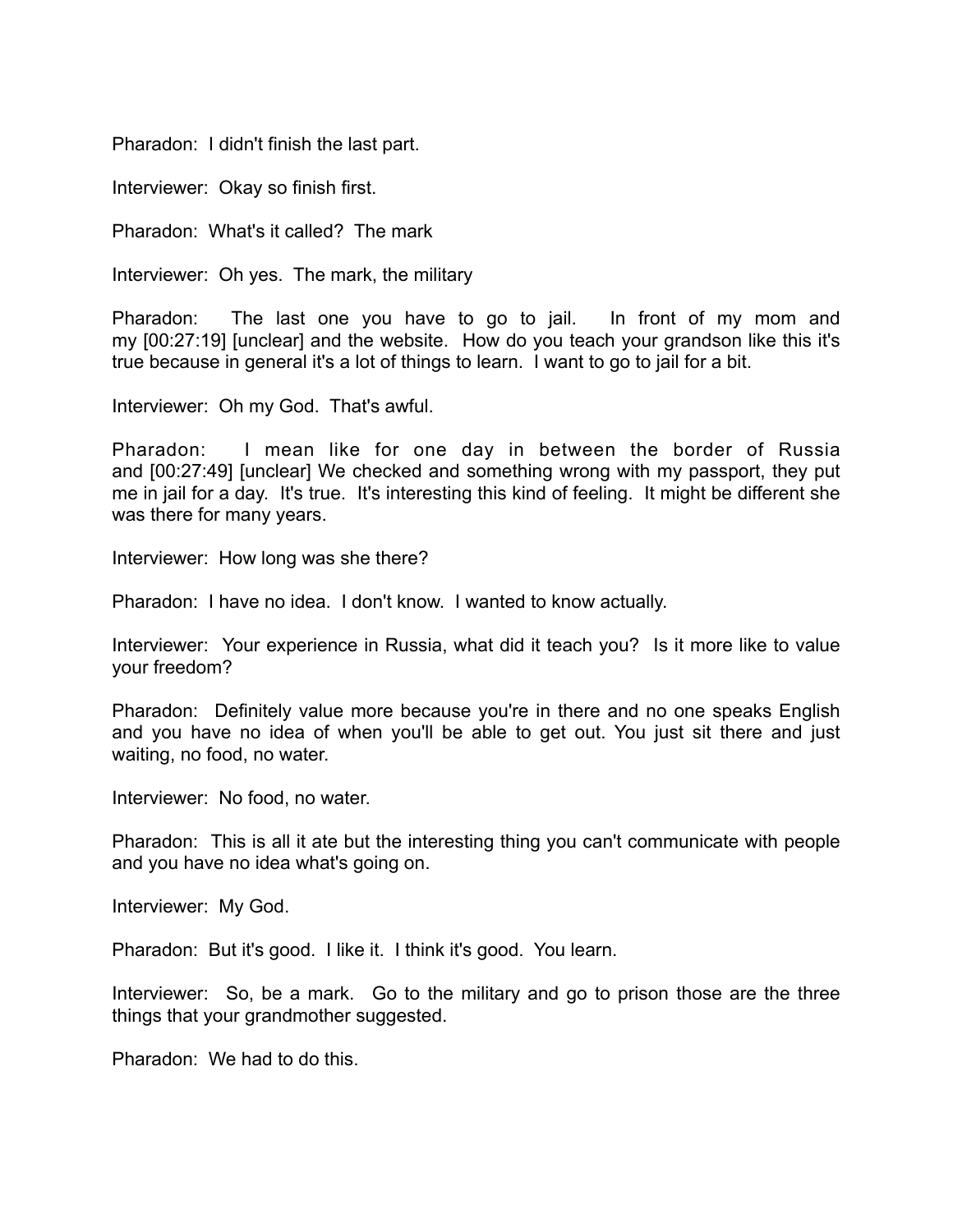Interviewer: I think one day in prison was not enough. You still have to do a little bit longer that's amazing and then what?

Pharadon: Alright so I told my mom after school I wanted to travel the world after five years and I want to be free and travel with my saxophone and then after [00:29:48] [unclear] I just finish university and I mean I started to travel.

Interviewer: Okay

Pharadon: Different places in the world.

Interviewer: So that when you were twenty three or something?

Pharadon: No twenty four I mean

Interviewer: Ok and then that's the story you told Ted that you only have twenty thousand bucks into your pocket?

Pharadon: This is one hundred star, actually I travelling old land many places am trying to hold on Chiang Mai, Cambodia, Love came back and then I travel from Chiang Mai all the way to Japan twice sometimes I play some music like travel to play music in Nepal, India, Japan, New Zealand, I travel Chiang Mai when I was two years old travel to Paris and the second time to Nottingham. Its took me four month to get there

Interviewer: The North of England

Pharadon: Yorkshire

Interviewer: When you travel like this, how is it is? Is it like this is back packing? You just get a ride and go or do you plan where you want to go?

Pharadon: I know where am going but between that time I let it flow I hitch hiker as much as I can because it saves me money and I play music on the streets every time I have the chance cause I need some food, some place to sleep and friends play music with the people and they do become friends and then they help you out and later when they come to Shanghai I help them out stuff like that but it kind of in and out because after three years I came back and opened a jazz club with my friend, my business partner.

Interviewer: Also from Shanghai?

Pharadon: No he is from the state. He's a musician and sometime in the summer I take a few of my mother and travel and come back and run the jazz club something like can go on and off on and off every time I watch the news something new I see different people on it, it's just violation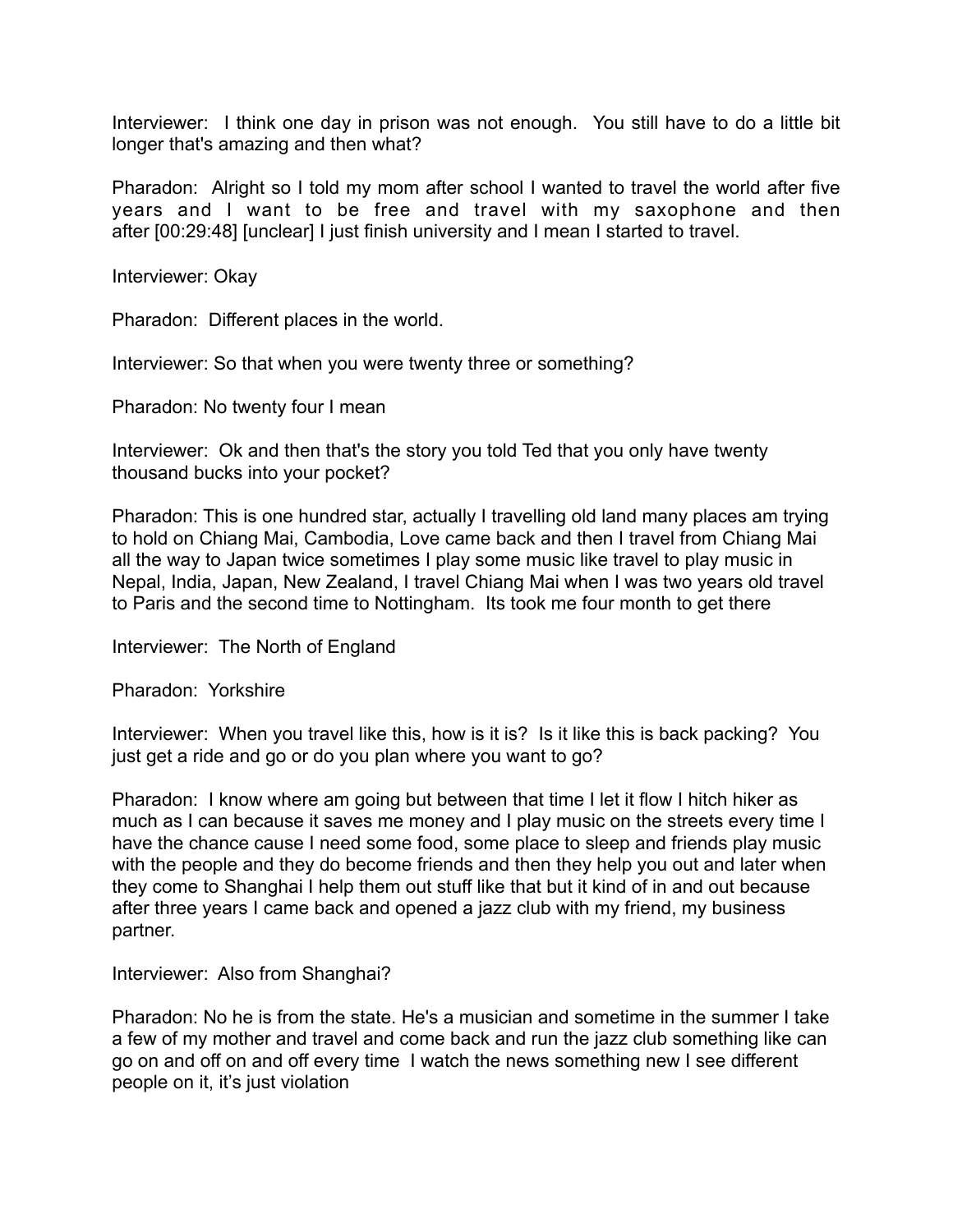Interviewer: So how long ago did you buy?

Pharadon: No I don't buy we rent it about nine years and two months Interviewer: And you're still here with the same partner?

Pharadon: With the same partner.

Interviewer: Yeah. He lives here?

Pharadon: He lives in Shanghai.

Interviewer: In Shanghai. And he's also a musician likes you?

Pharadon: He's a musician. He is a perfectionist and he plays drums and percussion.

Interviewer: Okay. And then how do you find time to be a musician, to travel, to manage North Gate to also have the tree how did the tree project start?

Pharadon: Okay right. To manage time, the bottom line is we have a manager, we hire a manager. She's great, smooth I practice music every day part of my life a couple hours. It's connected in one thing because the bar is a small bar it's not crazy big and we have no food because I love music and I practice and I play in my bar once a week or twice a week. It's one thing, it's something that I did it for them all most twenty years to do something like this is not complicated and in the bar you have a friend and great people that want to do something for the community want to do have a positive energy you want to do something every time we get together to make music or art or space we always host it. A lot of the time we used our space in the arcade and do many charity concert and I met people and I learn from them, get there inspiration and the truth is everyone know it's not only in Chiang Mai all over the world we got the problem with climate change. You see it, it change really fast and really badly. I just believe that we can do better, I believe it's possible we just have to send the right message. We have a friend, auto music and they all over the world because I travel all over the world and we see it not only Chiang Mai have the problem, everywhere. All my friends who do music as it is and every time we want to host them and now we want to do this we just send the message maybe it not going to be success this year, we can push I believe it a good thing and if it sincere and it a good thing people will follow.

Interviewer: Like I told you I wanted to plant one here. Did you see my message? I want to convince the owner of fun face if you see this video please let us plant a tree she did not say no she said he want to see a picture of the tree, I don't know how I can find that I have to buy the seeds and to show him this is the tree in the future for him to say okay.

Pharadon: I think the seed is this big.

Interviewer: It's a small one.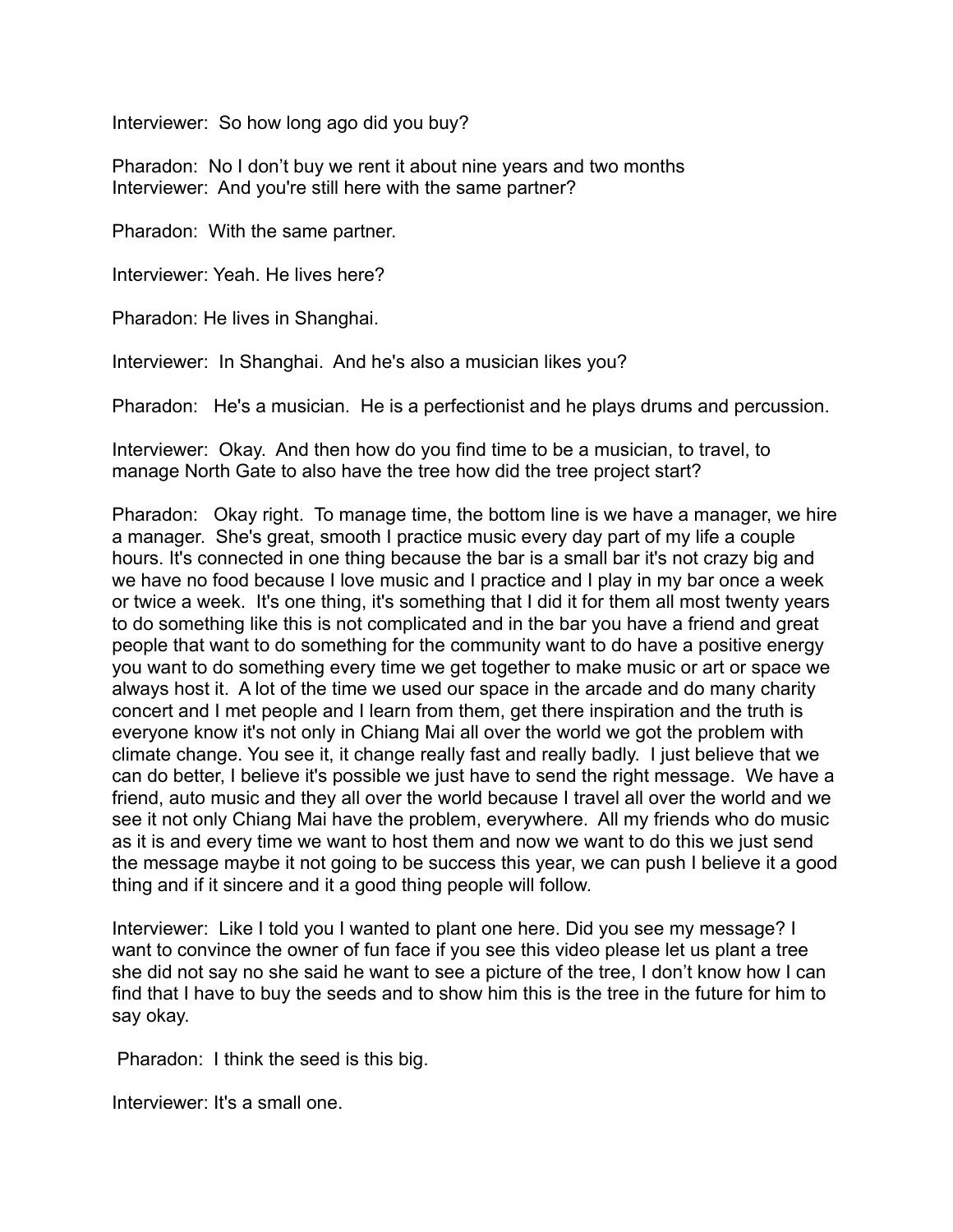Pharadon: A seed, maybe it's too, but the part is like the first three month you really need to water like every day someone has do it.

Interviewer: Or we can ask the secretary she is ok, she's nice.

Pharadon: So it's one of the pot if you want to plant a tree in the city in the nature everything comes up by themselves like nature in the city we of to water them help them a little bit because the environment [00:37:14]{unclear] some part don't have enough water or enough moisture.

Interviewer: So you started the idea of the trees how long ago?

Pharadon: About seven months.

Interviewer: Seven month ago and the name Moo Yen I can't pronounce it what does it mean?

 Pharadon: Moo Yew Yang is an all time expression for Moo is city Yen is cool. It's the weather in the city is cool, like cool so if you can't climb a tree well if you have green thumb you can climb a tree well if you can't climb a tree well you can make the weather in the city cooler.

Interviewer: Okay I got it. So the connection with hand and cool is because with the green hand you can make a cool weather and what about the part you told us the story of the hill tribe leader that you visited you showed picture of him.

 Pharadon: Yes actually I went to visit three leader, three different time and friend from different points. The attired and the philosophy like but I put three collector in one person because I didn't have the time to keep the presentation just fourteen minutes so I put the three stars in one man the guy protects the one next to me and Messiah God he try to protect his forest from the newly found development he work really hard to protect. Actually in that site the world heritage site about nature heritage site one of the big forest and we have the biggest water fall in the nation right there in [00:39:48] [unclear] and now is like the water fall is just drying more dry like snow forest and it really because of the burning. They cut the tree and they want to cut corns and that kind of stuff, different problems with food and stuff. Now you call the business world that run by the

Interviewer: I'm not sure you're talking about the wood business.

Pharadon: I always forget the vocabulary okay any way because we try to protect this and twenty years go by. At that time I wanted to do something for a long time maybe like five, six, seven years ago. I want to do something with this tree and want to on an all I play music and travel all over until last year I really want to do this again I met this guy after I met him for sure I'm going to do it and now when I get back from home I'm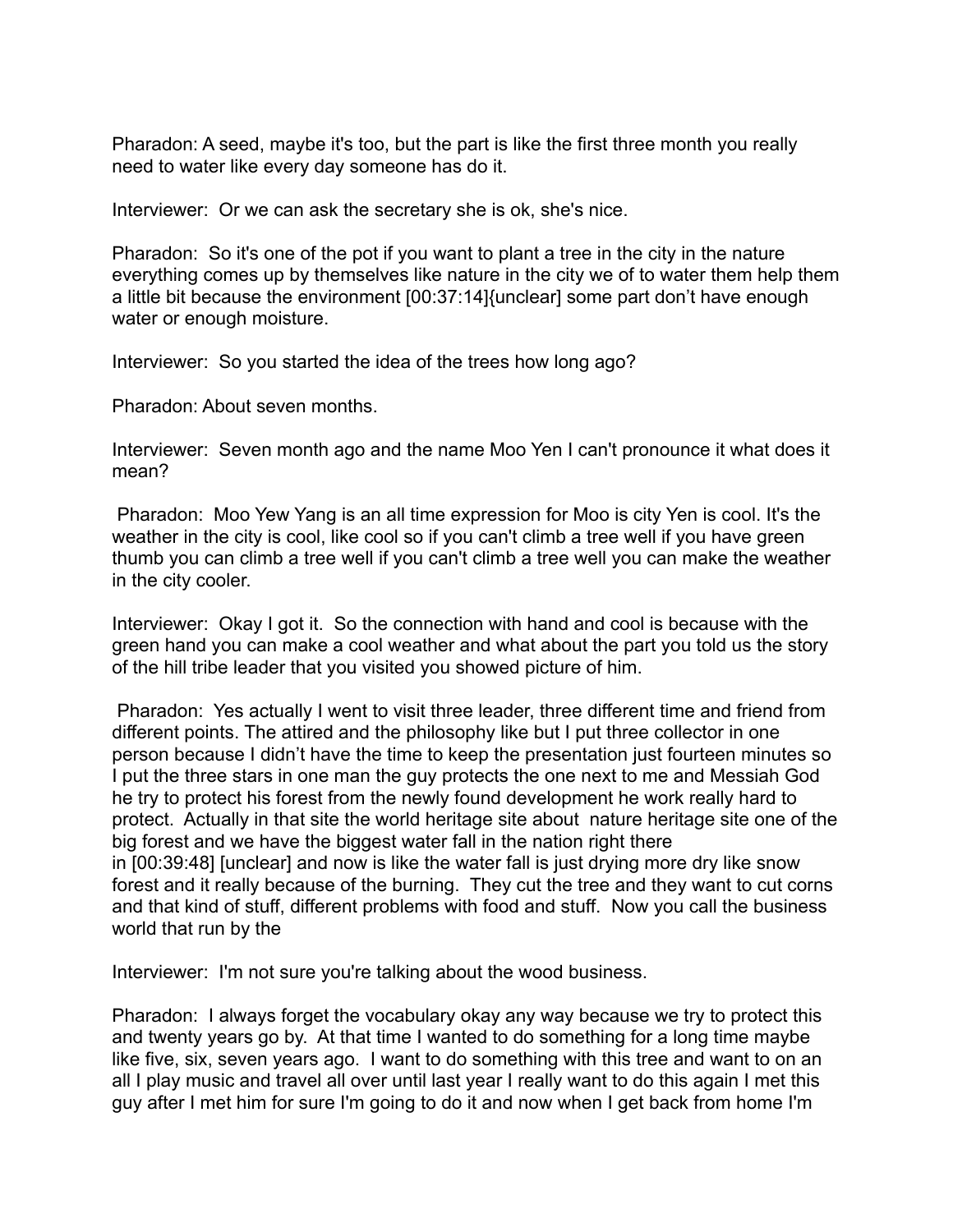going to start something new because he show me that manner, that spirit he fight for them maybe because of his house as to his house affect the whole country the big forest he protect everything for us why should not help him a little bit and I met another guy, I asked him what can I do? The next guy was from [00:42:06] Shanghai a little bit to the south. I wanted to do a tree project. What can I do in Chiang Mai? Where are you from you should do a good thing. Where are you from? Wherever you're from you should plant some tree and he said because we have our forest here, you don't need to come and plant forest for us. If you look at the map like in the city there is no forest, you should think about it and then people are in the city come today can do their I can protect the forest blah, blah, blah but you never look at a stoke.

Interviewer: We are always asking the others to do what we should be doing, right?

Pharadon: Right it's not fair and even this and it's true just like that where you're from you don't need to go anywhere and it's hard it's possible and you never believe it's possible. If you have to get too many people and go to some place and plant like a thousand tree and open water it well why not? You'll never believe and then the last kind of guy is like and he said to me he showed me the story about the [00:43:38] [unclear] umbilical cord.

## Interviewer: Umbilical cord

Pharadon: And after you this guy fight for his family too. They lived for two hundred years in the land that now we said is Nation [00:43:57] [unclear] and they want to make a dam and they have to move out and fight like what, it's not fair, why do you have to make a dam? It's funny because instead of creating a forest you want to make a dam for keeping water. It doesn't make sense, you lived here before why you have to move? He was right and I fight for it for twenty eight years till now and he said if you want to do three things it's a great thing, you have to believe and you have to do what follow for years. When you look at me I do this for twenty years and maybe I'll die tomorrow, is this okay?

Pharadon: I did my part, you should do it. And that three cards inspired me. Alright and then I come back home and start to do it, get with a friend and we talked about it and how we can do it. Make a plan sometime you fuck it up sometimes on and off because no one done it before so it is to create many activities of how to [00:45:14] [unclear] people to start to do something and it's working. You see.

Interviewer: I saw the blog. Actually I was going to ask cause it's all in tie. You don't have the blog for the trees in English yet.

Pharadon: We don't have the blog. Yes we don't have it yet.

Interviewer: Is it because you don't have anybody to translate?

Pharadon: We don't have anybody to translate yet.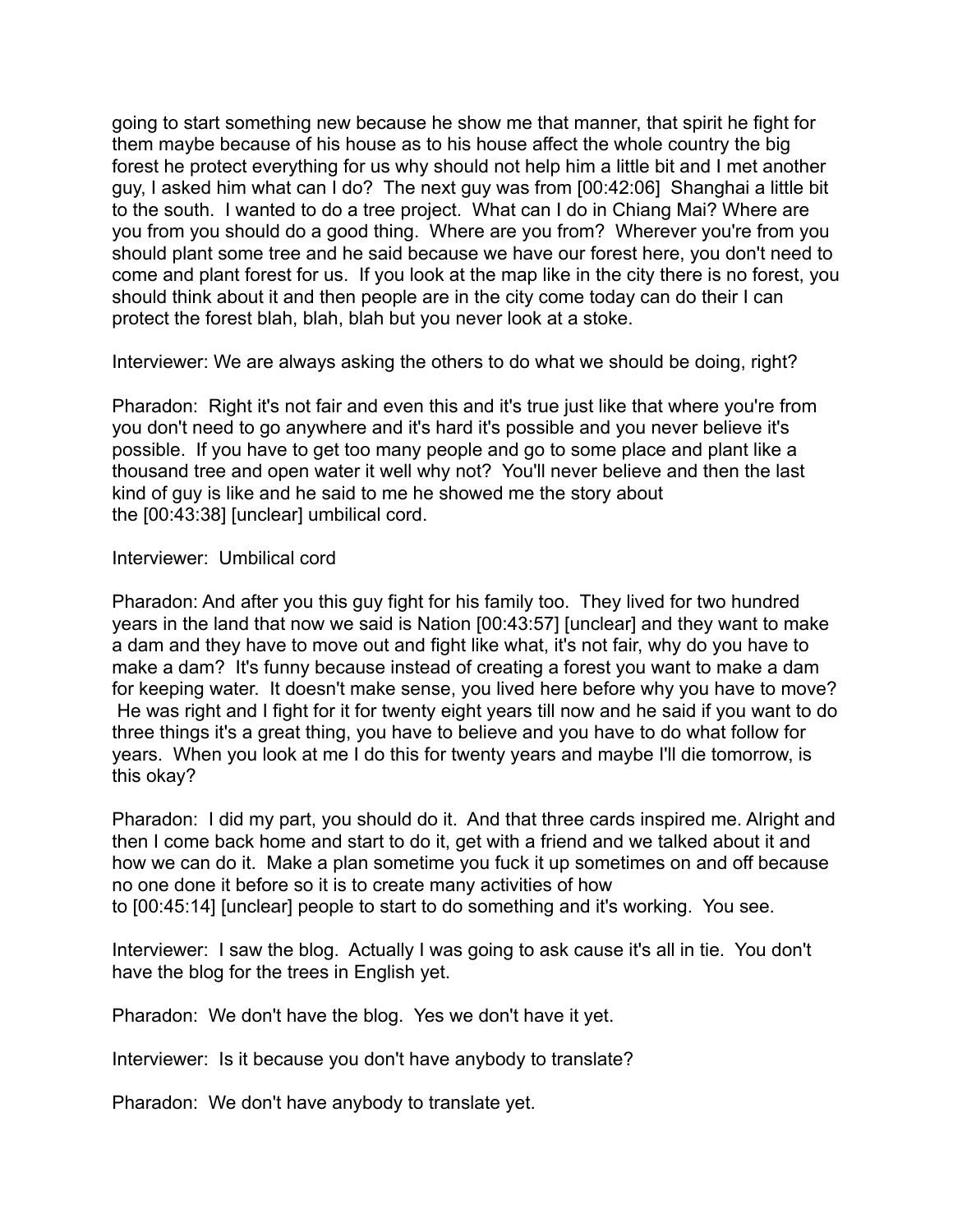Interviewer: So, I can find the person for you if send me the material, the text, send it to me and I can find the person to translate for you.

Pharadon: See, I think the English is important to you to communicate in [00:45:55] [unclear] because the smoke problem is happening everywhere and we need a lot of friends to plant a lot of trees.

Interviewer: Exactly and there are so many foreigners here that you meet in your bar probably when you're doing your music gigs and they can replicate the project wherever they go. Right?

Pharadon: Right. We have another pitch though it's another block it's called [00:46:34] it's in English

Interviewer: What is it called?

Pharadon: [00:46:38] [unclear]

Interviewer: You don't have to show me now cause we're recording but you can show me later I just want to get the name again so people can hear.

Pharadon: June we have to put a hash tag first.

Interviewer: Okay. Hash tag

Pharadon: It's J-u-n-a-t and then three t-n-d then challenge, c-h-a-l-l-e-n-g-e

Interviewer: Like this? Dot com?

Pharadon: No. It's just a page, that's Facebook. Facebook page.

Interviewer: That's perfect so hashtag June18 number 18 tree challenge

Pharadon: Right.

Interviewer: That one is in English.

Pharadon: That one is kind of in English and then have an event page, okay we're going to do this together on June 18.

Interviewer: June 18 of this year.

Pharadon: We're going to wake up and plant some trees.

Interviewer: I was going to as you why June 18. But this June here is without the e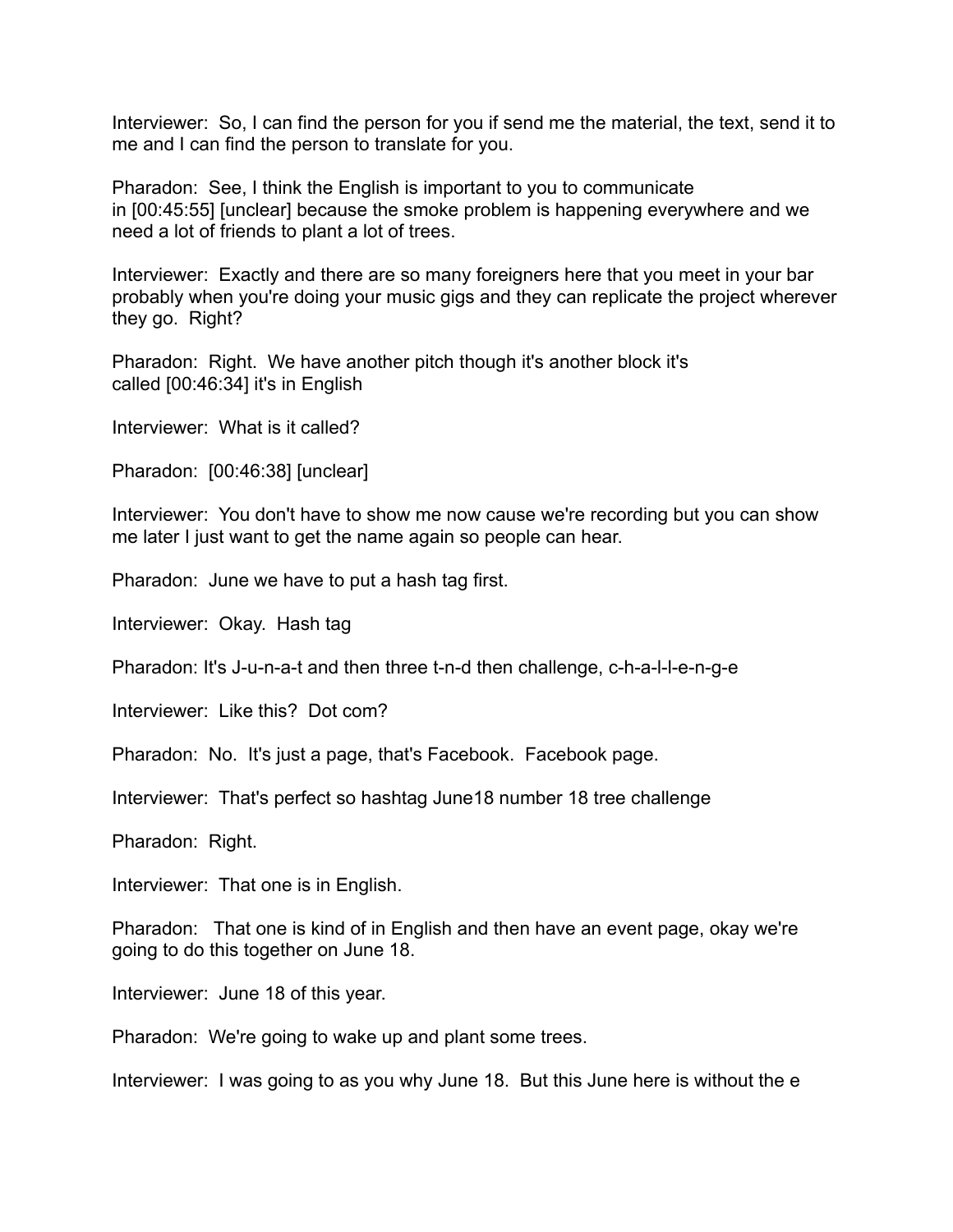Pharadon: Because this is a hash tag and we're going to keep it short.

Interviewer: Interesting. Very nice. So, how much time do you spend with that project?

Pharadon: We have a friend who helps me out to set this up and run it and try to send this message to people also the tip thing I hope is going to help for a percentage in what's going on to friends and organizations, we want to do this and if you would like to join us or help to promote this.

Interviewer: Is Chiang Mai University already a partner of this project?

Pharadon: Chiang Mai University, some of them but actually this page we just set it up about three weeks ago.

Interviewer: Is it branded?

Pharadon: I mean not maybe because we not really promoting it yet. I wait for the video and you know how. Next week I'm going to hitch hike around the country and get people to join us.

Interviewer: You said you are going to go on a two month trip?

Pharadon: Two month trip.

Interviewer: Where are you going? What are you planning?

Pharadon: I'm going around to the north, the east, the south, the west the center, to see a friend, some people that interested in doing the same things and they really want to try. We can help them promote the things.

Interviewer: You mean music? Plants? Everything?

Pharadon: Environmental. I'll bring my saxophone to share with the music. I don't know. Actually I never done this before so, I really don't know what's going to happen yet but I just believe I want to go travel to see friends or some organization, ask a friend and send the message up, I'll take the message for them and sent it back. Interviewer: When your talking about the message you're talking about the planting the tree message?

Pharadon: Planting the trees, environmental project my friend. It's mini, big issue around the country that being ruined by [00:50:43] [unclear]

Interviewer: Devastation, environmental destruction

Pharadon: I'm going to share this right now.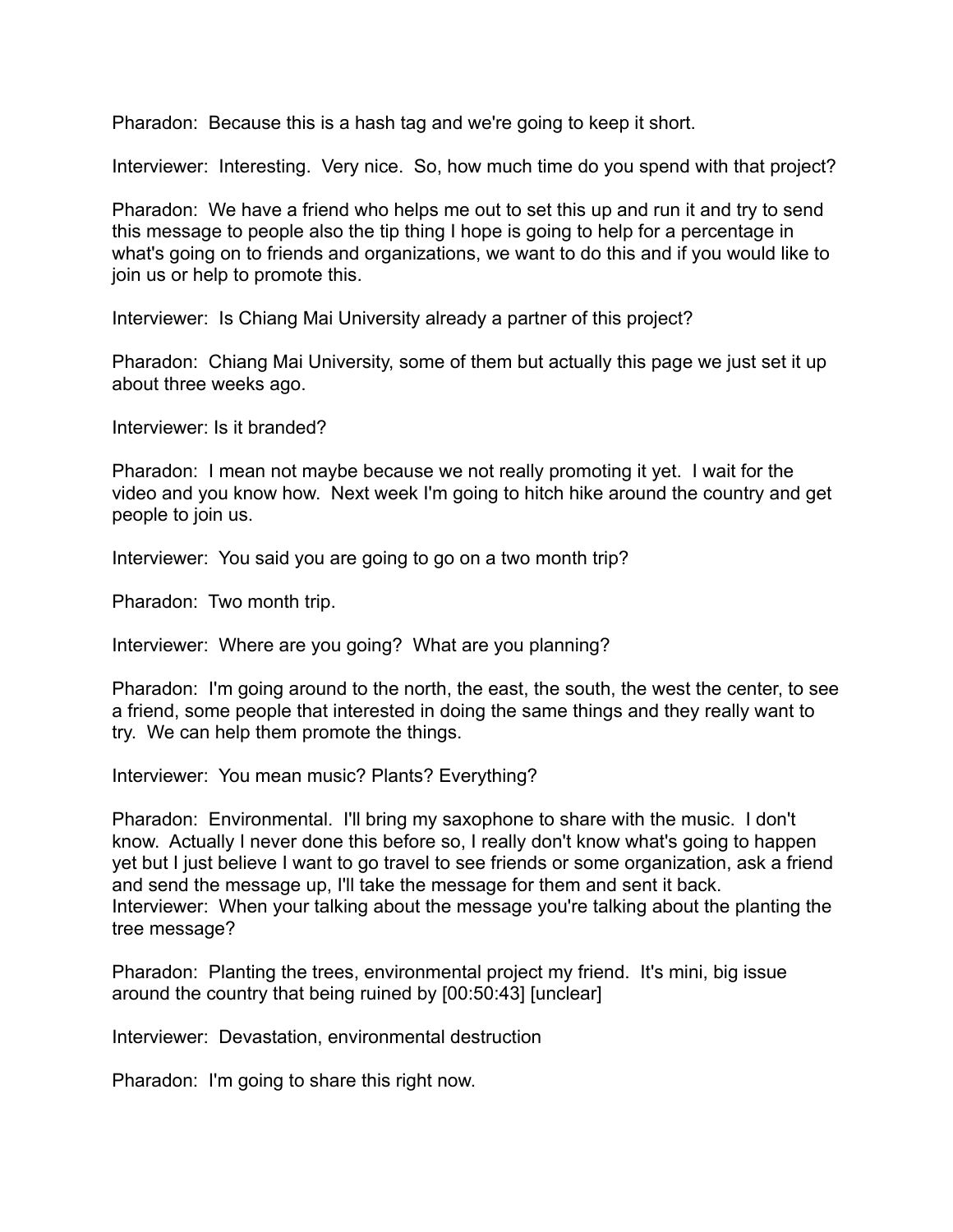Interviewer: Okay. So, I thought your two month trip was for music, so, it's more the tree project that you're working on.

Pharadon: Right. A capitalist?

Interviewer: Capitalism, okay that's interesting. Makes sense, capitalism is complicated.

Pharadon: I mean it's not (I don't know why I forget this but anyway)

Interviewer: So, that's the main reason for your trip or are you also running away from Shanghai because of all the burning season?

Pharadon: It's the main reason for my trip because it's going to be a burn season and you're going to talk about this, look it's happening now. What we going to do? It's time for them, hard to run away from this moment. It's going to be more and more, it's going to happen everywhere in the whole world soon.

Interviewer: So it's not about running away it's about just like using this opportunity to try to think of solutions right?

Pharadon: And because before June 18 if you we fought a rainy season it's a time to [00:52:34][unclear] and then you plant it for the rainy season and then it's going to help the trees.

Interviewer: Are you receiving any kind of financial funding for this project?

Pharadon: No. We do it ourselves.

Interviewer: You do it as a volunteer.

Pharadon: We do it as a volunteer. We use our money as a musician.

Interviewer: That's so great. Congratulations. Now how many people are involved?

Pharadon: It's between 20 and 30 people and more people come and start to help,

Interviewer: But the 20 or 30 people are all travelling all together?

Pharadon: No. I'm traveling alone.

Interviewer: You are traveling alone. You are like the speaker for the project.

Pharadon: You could say that. When I started it I called people and I asked them to come and help and a lot of good friend into it. But a lot of my friends do a lot of different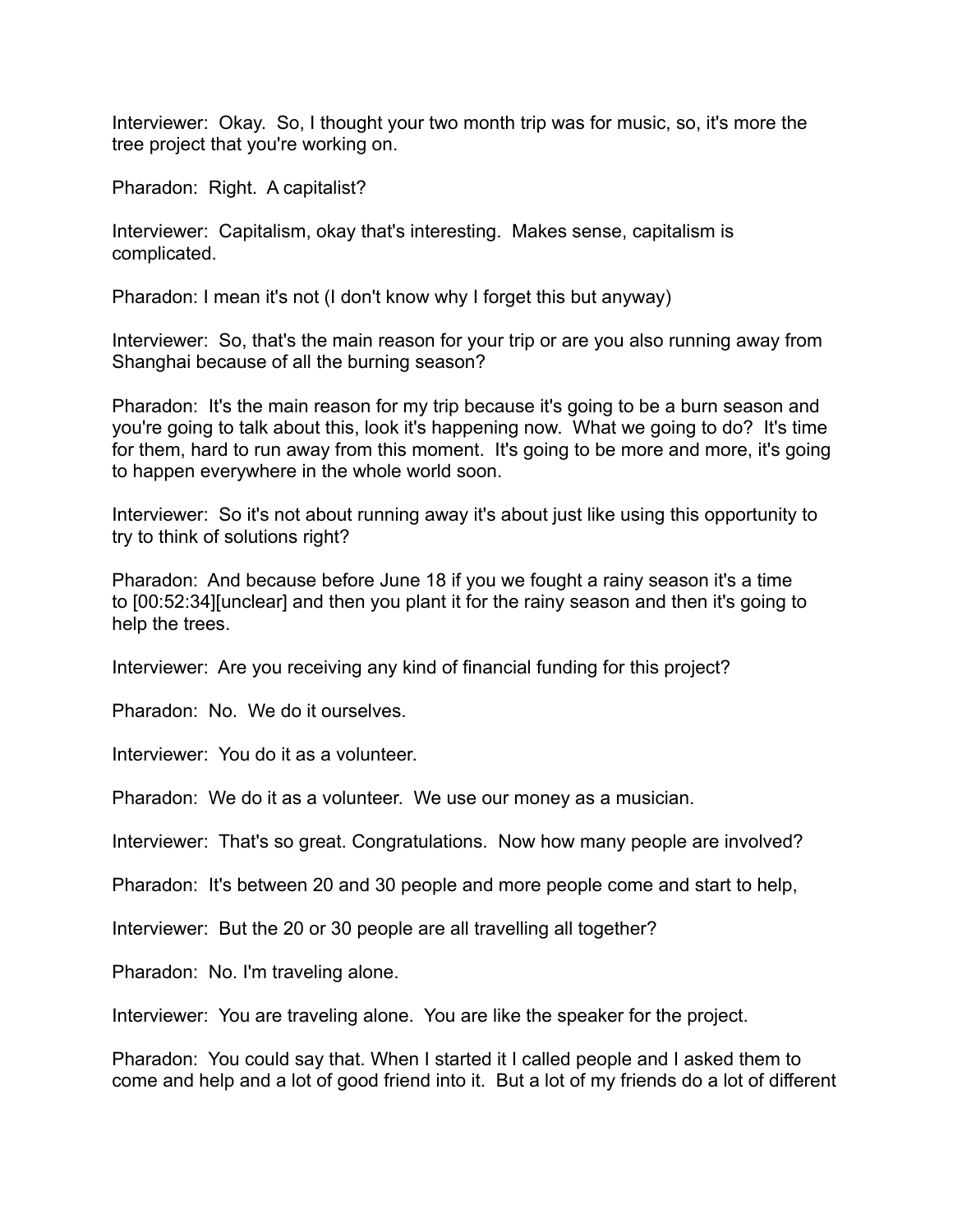things, different projects for kids, for entrepreneur for different projects that would support each other in the community.

Interviewer: You're talking about tie friends?

Pharadon: Tie friends

Interviewer: Very nice. I saw you went to Japan, you went to China right?

Pharadon: Yes

Interviewer: What's next? What's your next country? Like you went to the U.S, you went to Iraq right? So you've been everywhere. Have you ever been to Brazil?

Pharadon: No. I want to.

Interviewer: Do you?

Pharadon: I've never been to South America, I've never but I believe one day, everyday.

Interviewer: You should come. There is it, you're invited. I will be there. You're probably going to be busy here but I'm going to be there May, end of May, June, July. If you want to come I have many friends who own bars and own different restaurants I can help you find some geeks. You would be famous in Brazil.

Pharadon: Wow! A lot of great musicians in Brazil, a lot of great musicians.

Interviewer: There are. There are many musicians from my city. My city is the third biggest in Brazil. Sao Paulo is number one, Rio number two, my city is number three it's very similar to Shanghai because it's in the mountains and we don't have a beach and there are many famous musicians. I don't know if you know Bossa Nova. So many of the people who started Bossa Nova are from my city. You know Milton Simontoo?

Pharadon: I hear of that.

Interviewer: Milton Simontoo is from my town and he was very close to other guys most is not from where I am but I can send you some links to some musicians from my area. There is a band called Skank and the Skank was one of the most famous music bands in Brazil I think they're still probably top five and they were all my students because I had a language school. I had an English school for fifteen years.

Pharadon: Really! Wow!

Interviewer: They studied in my school and we became friends and they have a sax player that's really good used to be called I don't know if it's still him [00:56:15] [unclear] I'm going to try to find some of his stuff on Youtube to show you. Okay so just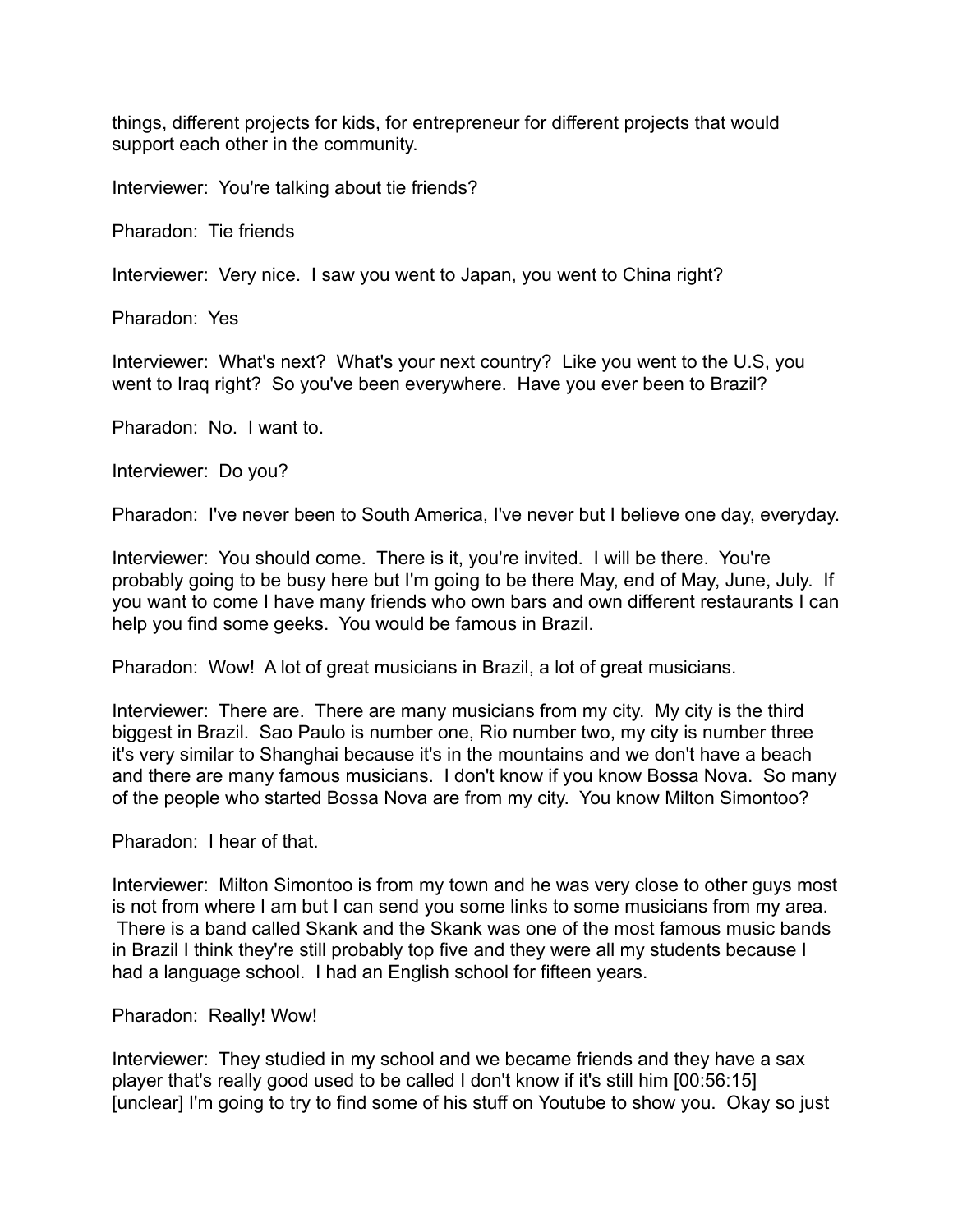a few more questions to finish. I work as a career coach so I help people if they're not happy with their job with their work, I help them make a transition right. So, I always like to ask them the first time I talk to them like what's your perfect future? Like five years from now. Like how old are you today?

Pharadon: 34

Interviewer: 34 so let's imagine when you're 40. How do you imagine your perfect future? Like focusing on work like what is for you to wake up excited in the morning to like I'm so excited that I'm doing this. Are you happy today with your work area? Are you a 100% happy? Is there anything that you need to change to have a perfect future career?

Pharadon: I want to be a writer.

Interviewer: A writer.

Pharadon: And I did. I published one book and I'm really happy. I spend two years writing. I started in I wanted to be a writer.

Interviewer: What kind of book did you write? Pharadon: It's a story book like I'm travelling from here to Paris. Interviewer: That's the story.

Pharadon: It's translated to English.

Interviewer: Oh great! I want to read it.

Pharadon: It's in my bag you can check it out.

Interviewer: Okay. Nice so in the future do you want to write more?

Pharadon: I want to write more. I have many projects. I have a copy that I've done a few alright but I didn't have time to edit it.

Interviewer: Okay

Pharadon: I didn't expect the book to be

Interviewer: So welcome?

Pharadon: People interacted with the project a lot of people and it tend to be a lot of work.

Interviewer: Visitations for different things.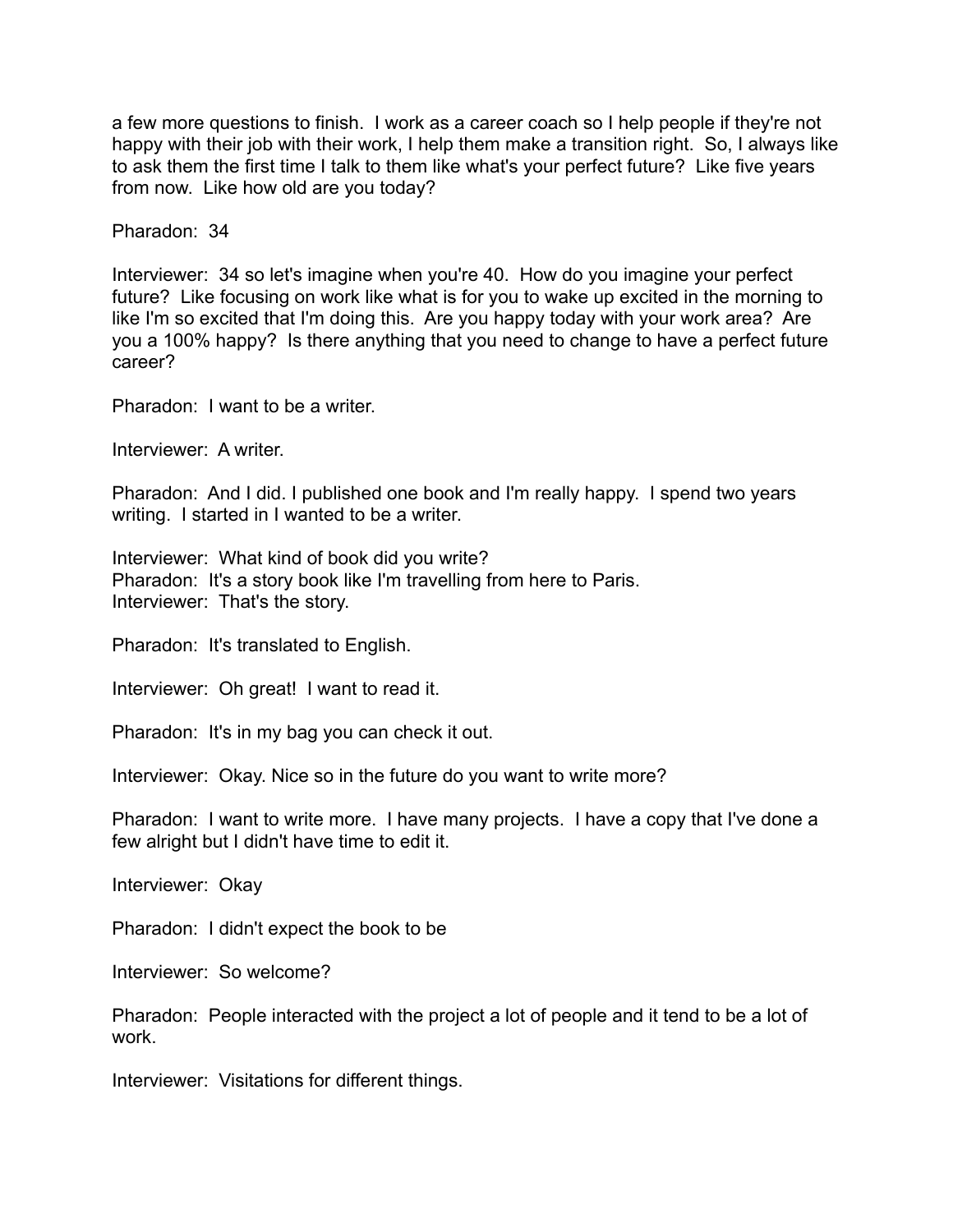Pharadon: Visitations,different places and talk about it and it's a lot of work but I'm happy. I think it's a good thing and I believe in this. I believe in this.

Interviewer: So, you're perfect future when you're forty, work. Is it similar to today or is it different? Like your routine

Pharadon: Actually like this year. I want to put more talent into my writing work and I [00:59:13] so I'm going to give my time back to painting, sketching, writing. I hope the tree project reap success and start to tie in and have a system where they can run sometime and that's two bars, those two bars are smaller. I'm not worried about it this time would be [00:59:47][unclear] so, careful because different situations. So, I don't worry about it that much.

Pharadon: Starting this new thing in my life. I didn't know anything about but after six seven months I started to learn different things, but I'm not an expert. I don't know much about [01:00:19] [unclear]

Interviewer: Your're plan is to focus on Thailand. Is to do the tree project mostly in Thailand because you're from here.

Pharadon: I'm focused on starting, I see the world's link up [01:00:48] [unclear] I believe many people in the world try to do [01:00:53] [unclear] and we have to support in any situation.

Interviewer: Yea you replicate if you have a success here then you can replicate in different arts

Pharadon: Different people have no idea that we can do yea we love to

Interviewer: Interact

 Pharadon: Love to interact were artist and we are musician we just want to plan a trip far away like the peace way, beautiful way and we believe in people. People who are actually good and sometime life is too hard for them they can't follow their dreams sometimes but actually people are scared how can we find a way because we follow our dreams and be themselves it's a happiness to connect them self to the environment things surround it and it's the most beautiful to see through the movie I listened it can be any music or poetry or books what's happen but you feel happy when you see the character connecting with the things surrounding.

Interviewer: Yea connecting.

Pharadon: Connecting with things around this table and chair the people we fear one thing if things are around and that's the[01:02:45][unclear]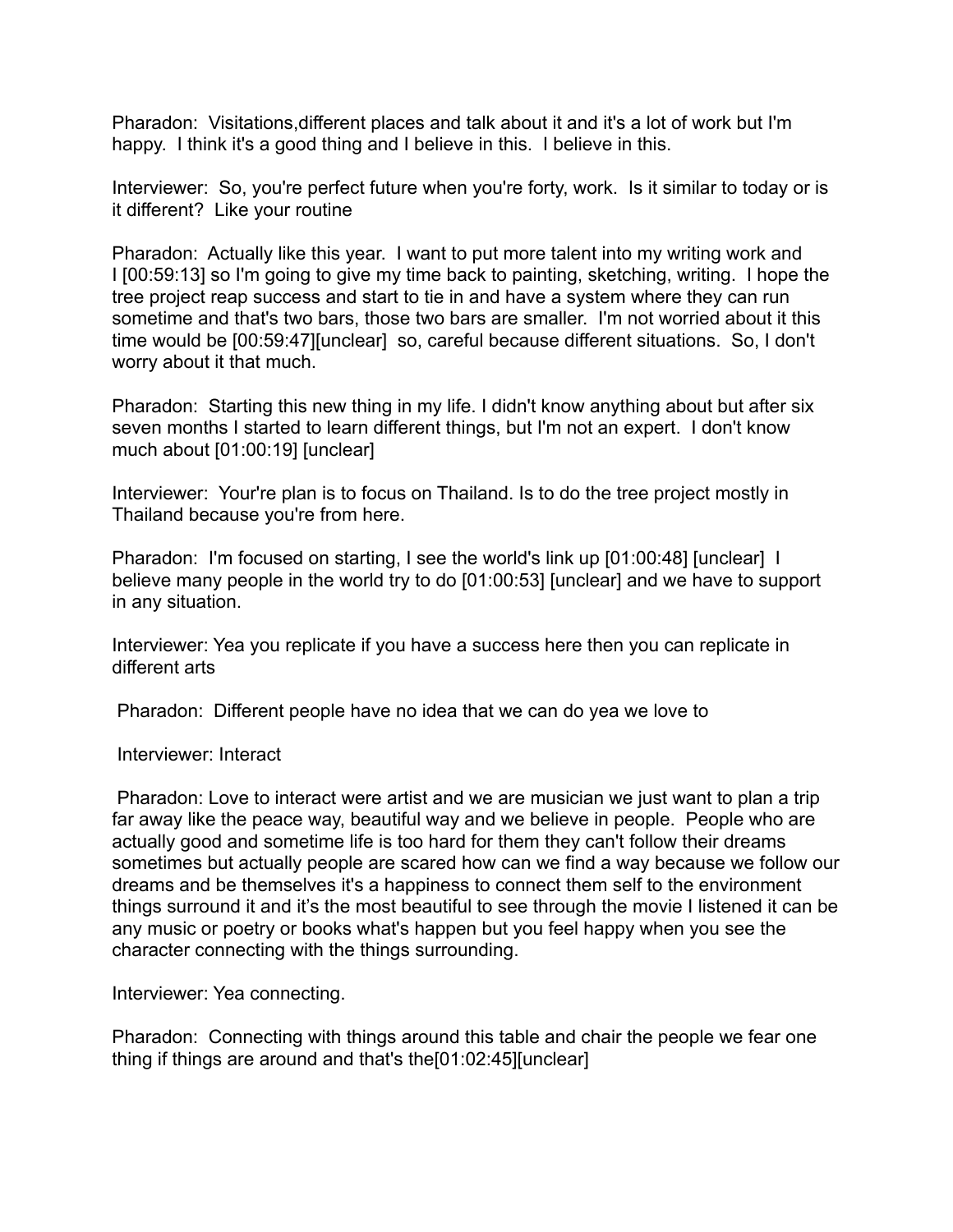Interviewer: Yeah and that actually reminds me of a lot of meditation because I've been meditating for a year and a half that's the reason I came to Thailand first time to do a ten day silence retreat and its after you stay in silence for like 5 days. It's amazing how you feel much more connected with nature that is it right? So your perfect future then five years from now with work would be with the trees more of the trees?

Pharadon: I have to work you know too [01:03:20][unclear]

Interviewer: Yea I was going to ask you like where does most of your income come from is it from the music

Pharadon: It's from the music is now it's from the music but I save some money from my [01:03:37] [unclear]

Interviewer: Oh you did. The book that you sold. Oh you do well thank you so much.

Pharadon: Guess I gave that part in my music for me to snap I don't have family.

Interviewer: You can survive, you can pay your bills.

Pharadon: I can survive to pay my bills

Interviewer: Okay

Pharadon: Enough for me and for the tree thing I think it might take a long time.

Interviewer: To get money work e to be to start making because if you really work with this project you can include a salary for you as part of this project of course. This is something that in Brazil for example people have like they feel if it's a social project they have to be volunteers that's not true. If you're working let's say two days a week in this project it's fair for you to receive a salary for the number of hours that your working.

Pharadon: It's true but I'm I don't think about it I can think may be some of my friends or some other volunteer that need something, I think about but I want it pretty bad. I quess I don't know I don't think about it so but I started to see many situation that [01:05:20] [unclear] they can't really protect the forest that they couldn't get anything from it a lot of people in the whole world then find a lot of people willing to all their life twenty or thirty years and don't get anything but why we couldn't grow big forest a lone man himself why? I mean if we think about money, if the money help reforest we probably passed a lot of forest [01:05:54] [unclear] cause the money is everywhere but why do we still cut trees and now the world's getting worse, getting sick and if you think you aren't about people we have people everywhere but why do we live this in the sickness world. I don't know I don't think about may be I think about it in the future.

Interviewer: Because i have friends that are involved in projects very nice projects like the tree project but they work full time for this project so they have to have a salary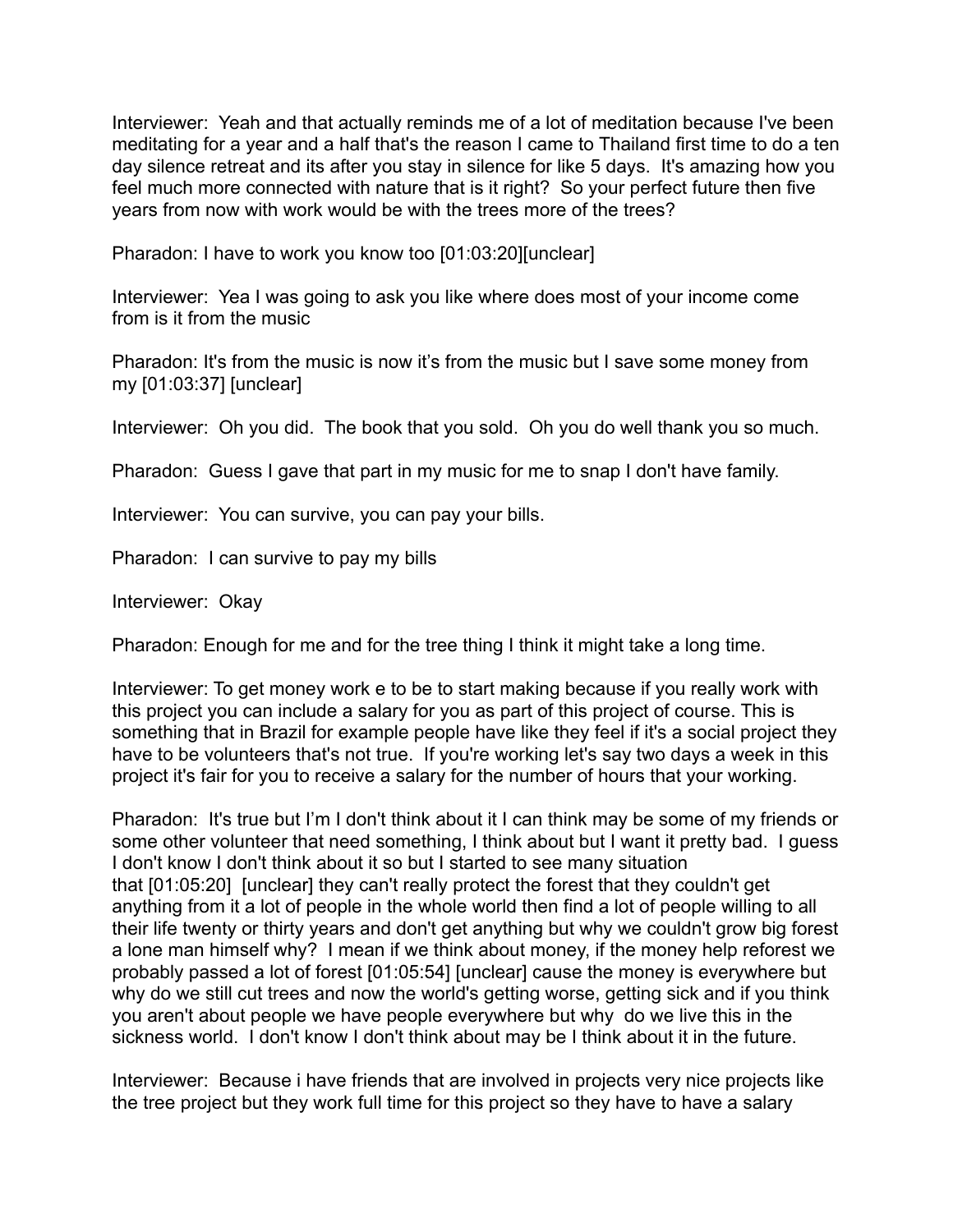because they have to pay their bills so they include there salary as one of the cost for the project and they work eight hours a day just for this project very serious actually helps them multiply the project because they have full time concentration.

Pharadon: The thing is you don't have to spend any parts which is basically send the masses I don't mean for traveling. You see people this one thing I want them to learn and a I'm happy to do it and I love traveling then but this time my aim of this trip it is too to learn something different I mean before maybe I learned architect learn about music see people things but this time i just want to learn about environment that's come to mean a lot for me.

Interviewer: Do you have any place scheduled already for you?

Pharadon: Some of the many places yes.

Interviewer: Like what Bangkok [01:07:54] [unclear] that kind of place, the islands.

Pharadon: Different foods give many problems [01:08:02] [unclear]

Interviewer: Cool very nice so the question I ask you about your perfect future I get the feeling that you already consider you have a great career like there's nothing that you said that write more you would like to write more have more time to write and to paint.

Pharadon: thing about writing you have to read this one other thing I wanted to do cause you have to read when you start writing something , you're researching where you talk to people and then you write. I like this kind of feeling it's good to concentrate understand the feeling of my home.

Interviewer: Maybe you're going to write a new book about your conclusions of your studies on the environment right?

Pharadon: That's part of my plan.

Interviewer: That's cool I saw an article about you on Bangkok post that said that you were different kind of environmentalist. Did you see that? I have it here. It says, Bangkok post November 2, 2015 fee is another of the new generation of environmentalist whose image is different from the hard line activist of old. So they are saying that you are like a new generation of environmentalist because the old generation they were more like hard line activist type and you are a new generation so I think that maybe you are coming with more flexibility and you're part of what the generation they call millennials have you heard of this generation? So everybody whose between eighteen and thirty five are part of this generation that was born it's the digital generation from eighteen to thirty five were born with technology alright so this generation is totally different.

Pharadon: Wow I'm almost off.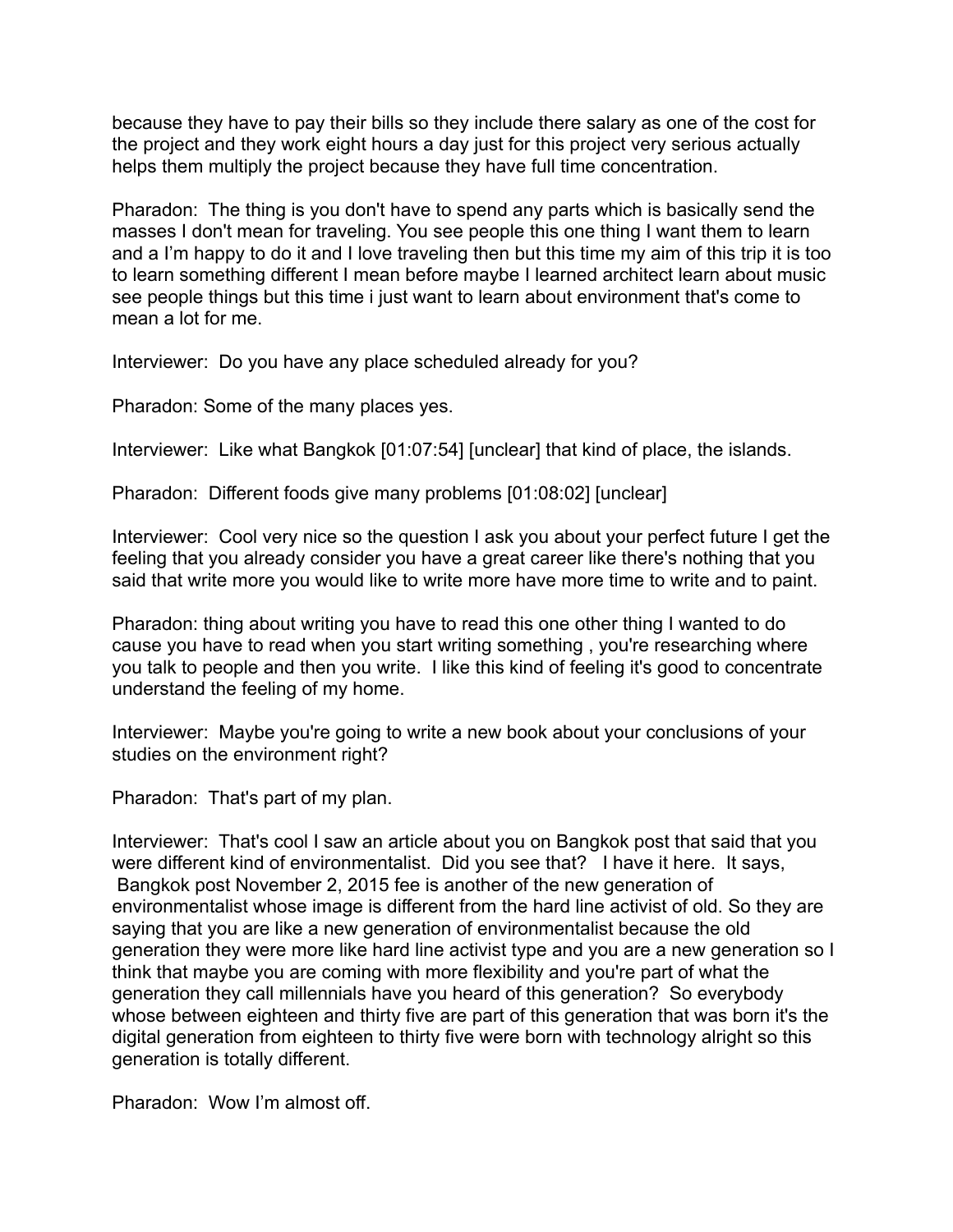Interviewer: You're almost off yea and I'm almost on I passed a little bit but I feel like if I had to choose between generation x which is my generation and millennials I feel more millennials I think. So they want to do meaningful work they really want to do something that they feel useful meaningful work. This is more important sometimes than money although money is very important to for this generation they want to have a lot of money but they want to do something mean that they feel like when they die they did something useful.

Pharadon: I think people born, looking for happiness. The thing is that's so hard the money objects tend to be there happiness so they prize some things. I think new way of life you can create your own happiness new ways and new lifestyle and happiness but how? It's different way, money is one thing cause you connecting you trading foods and whatever you need basically we need money to do that but a lot of times you can see people about doing things really creating, which is about enough and sustainable and to be able to give and chance now the new words you share need to share more. I believe the need to trade with many ways trading things and I think the money is everywhere people are looking for money but why have you fix this? I feel really strange and I feel so sick when you hear money because when you think about it you see things separately this land and the street and this cup, this table this thing. Earlier we talked about the connection with make you happens through meditations you feel light because you connect you don't see things happening you see as one thing. Think about when love nature why they destroy it. Why because they use money they cut them apart, you cut the land apart, they cut the tree apart they cut the animal apart from this and they analyze it. They cut liver off of the hide they analyze this different part of things cause the thing is your idea in your heads it's separated things and then you get the money and blah, blah, blah and then gets sick of it cause you don't see it because you're trying to figure out one thing and it never work since they were never such refined it doesn't connect to one thing because the world was like it's hard for you to analyze the whole thing. If you're thinking about a world you don't have to think about the moon, the universe because it's whatever you know you think you know now which is nothing at least we know nothing if you know a thing you're not going to destroy our self like this not going to fooling ourselves, we make a dam kept us up through these separate things and when you think about money you think about separate don't think about one.

Interviewer: So you avoid thinking about money.

Pharadon: Because it doesn't make me feel happy I feel quite happy when I don't think about it. Sometime I think about it ok I go on the street play some music. I teach if you don't have it I can teach you for free, it's fine he'd be happy to take it go hang out we are friends may be together can do much more. It's meaningful world is not more, it's not. Think about it why we plant five thousand trees for example for each one planted their own trees but if you think about money ok one big company come alright I give you money like two million dollars if you plant five thousand give your people this business and you can plant five thousand and two in one day and then what?

Interviewer: It wasn't as fun.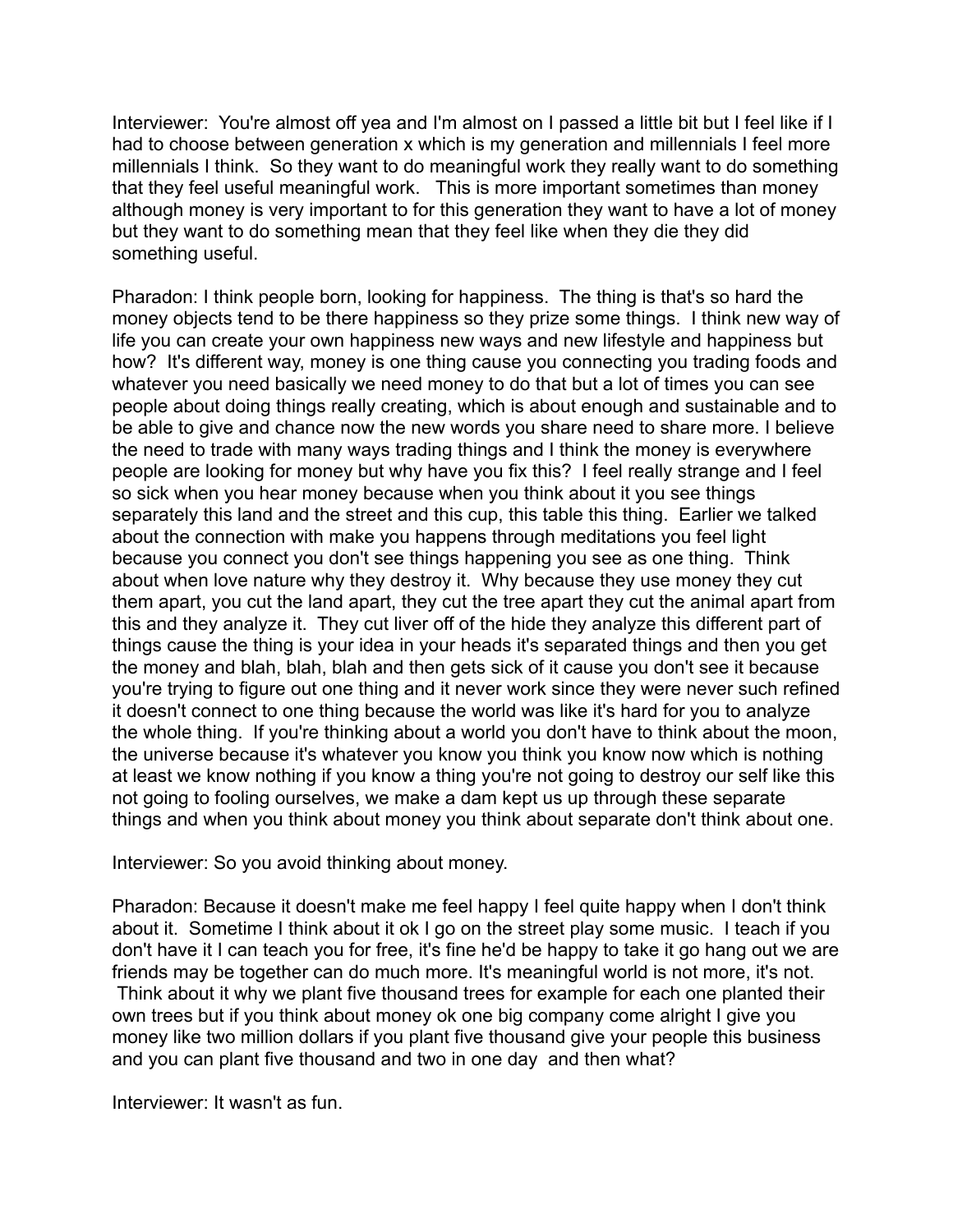Pharadon: It's just a low bar and it's not real and that tree become just a thing just as a thing it doesn't connect you with the umbilical cord tied to the tree and this connection the connect needs to happen if you don't connect if you don't find your own tree if you don't see how they grow and connect it's just nothing it's just like burning. So what I'm trying to say is life think about life and you think about it I could see I believe I don't need much I have enough I mean myself I can play music and do this and this.

Interviewer: So you consider yourself successful.

Pharadon: I'm successful myself I'm happy.

Interviewer: So how would you define success like for you? Like what's success for you? Is it the same thing as happiness?

Pharadon: You know when you just find some success I would say you look in the forest, look in the mountain, you broke, then you seed it you feel like you don't want to go inside their head and try to trim some of the (what's it called?)

Interviewer: I know what you're talking about like in the tree right?

Pharadon: You need to organize everything. Sometimes you want things be like what we want it to be like worried like this and we have to do this but you have to be this then what this is the endless world. Our action if you see it's more like how did you see things you can't see anything you see this a happiness it's beautiful things of life connecting this is success is that real success cause it's endless.

Interviewer: So success is like enjoying where you are right now even if it's not totally the way you wanted it to be.

Pharadon: I mean you could say that [01:19:05] [unclear] but you do a thing but I don't know how to explain it. You have to do it you have to wake up and do something anyway but what you're going to do and then if you do it and then think about it then what like I want to be I wanted to merely transcribe this [01:19:36][unclear]

Interviewer: I think it's clear your saying you consider yourself successful right. So I can totally see that success for you is not really into money cause a lot of people relate success with money if they're not rich they don't think they're successful. I think I'm very successful because am happy and free I can live anywhere I want and this for me is success so the concept of success is so different for so many people right.

Pharadon: You know what it's sometime give you success the real success may be you don't even think about it may be I don't know because if you're not going to think about it because this is worth success.

Interviewer: Cool so success is not even thinking about success.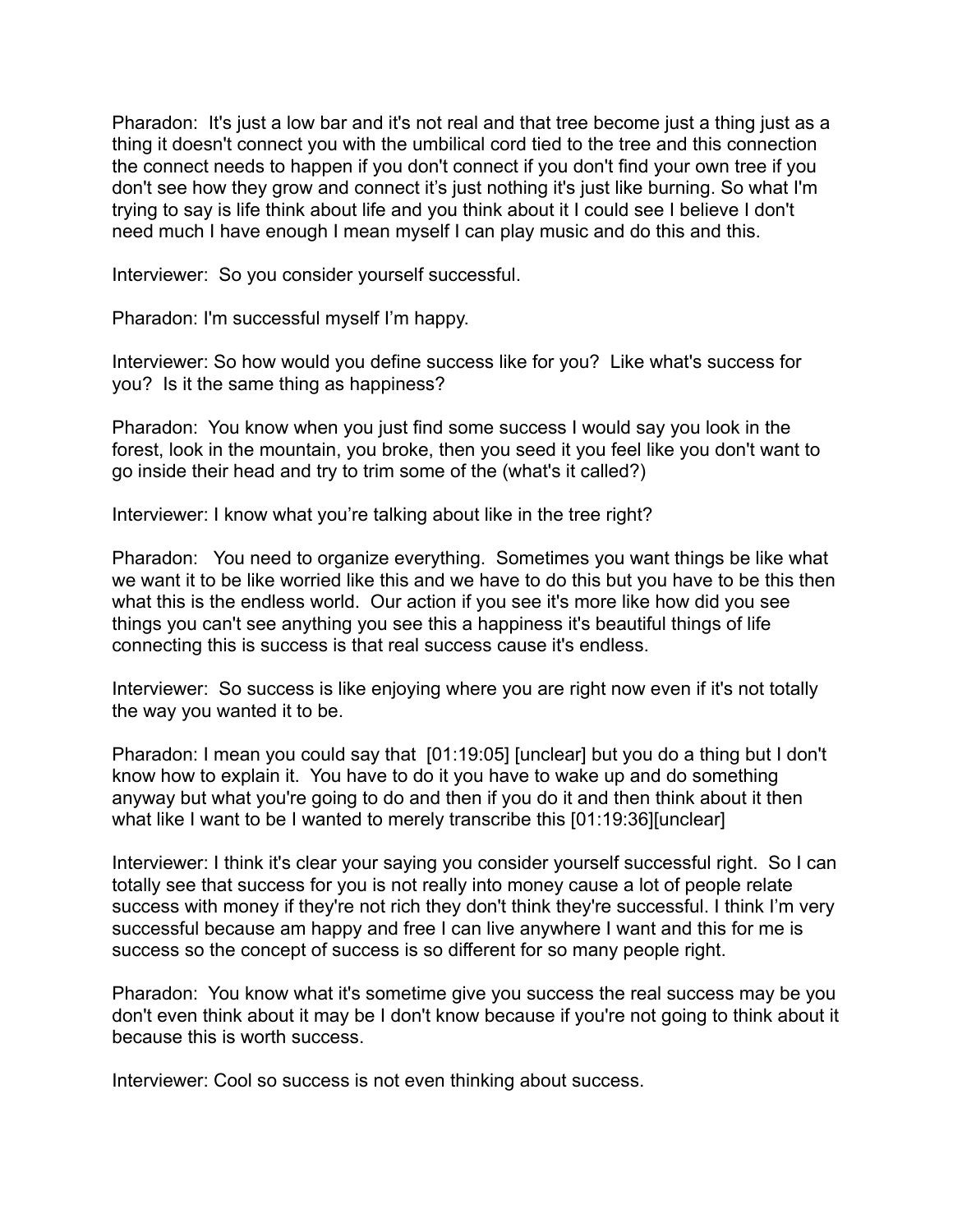Pharadon: Yea it's when you say ego people who don't have because they're not even thinking about it. Why is that they don't see that.

Interviewer: What are you talking about?

Pharadon: When you ask the sun about the darkness, they don't understand where is the darkness they've never seen it before in their life because they don't know what but thank you to sun because you give us warm light, light and thing at all say thank you if it something that you're talking about. I didn't do anything cause this is not for me I what you're talking about i don't understand that's an exit that's cold.

Interviewer: That's a great analogy. So the last question I promise because I know you have to go. I work with like I said many people that are not happy with their work and then they thinking to help them be happy with work to help them create a project that they will be happy right. So what suggestions do you have for this person that is not happy with work and they're depress some of them are taking medication for depression to wake up in the morning to go to work because they have kids and they have to pay the bills and they're in a system you know the rat system and they can't break like I said most of my clients are in Brazil and their very unhappy with Brazilian government, corruption, we don't have public safety in Brazil, we don't have public education it's embarrassing. So what suggestion would you have for this person who's trying to find a happy work a happy professional life?

Pharadon: Alright maybe they're not happy because they feel heavy. Life is so heavy on a stretcher now you know life is mine is, we have a structure. It's like a house you build up like a house and the house is a, have a pole secret pole[01:23:13] [unclear] exhaust my pole if your heavy sat on it, it's lonely over looked [01:23:24][unclear] if you look at Adam pole with life open your mind whoever so i can see you mine is not only word. They have a family they have a they have a [01:23:41][unclear] they have a friend where they have parrots everybody [01:23:50] [unclear] this different pole is connected to base of life. Sometimes you could yourself on the thought of your action you learn from them one thing if you put in too much, if your think about life affected the trees look at the trees look at the name it's connected between the earth sky the moon everything is you got to put the cement between them kind of reaffirm. So you want to connect with the pole with your base on it some time your work and you dream it's not the same you have to be wondering when you have to work for a family are whatever for family but if you think about it everything is connected kind a ends up on each other if you put the time for your dream you want to go out you want to travel learn how to ride a horse or plant trees or ride a motor bike play skateboard or do it i will help you work definitely you know read a book. Sometime you want to sleep as the homeless try, feel it you know like what if it feels like whatever you feel like you dream what if it come into your mind and see you find the way take your little time learn and it will help you work, work is not happy.

Interviewer: Stop thinking about it.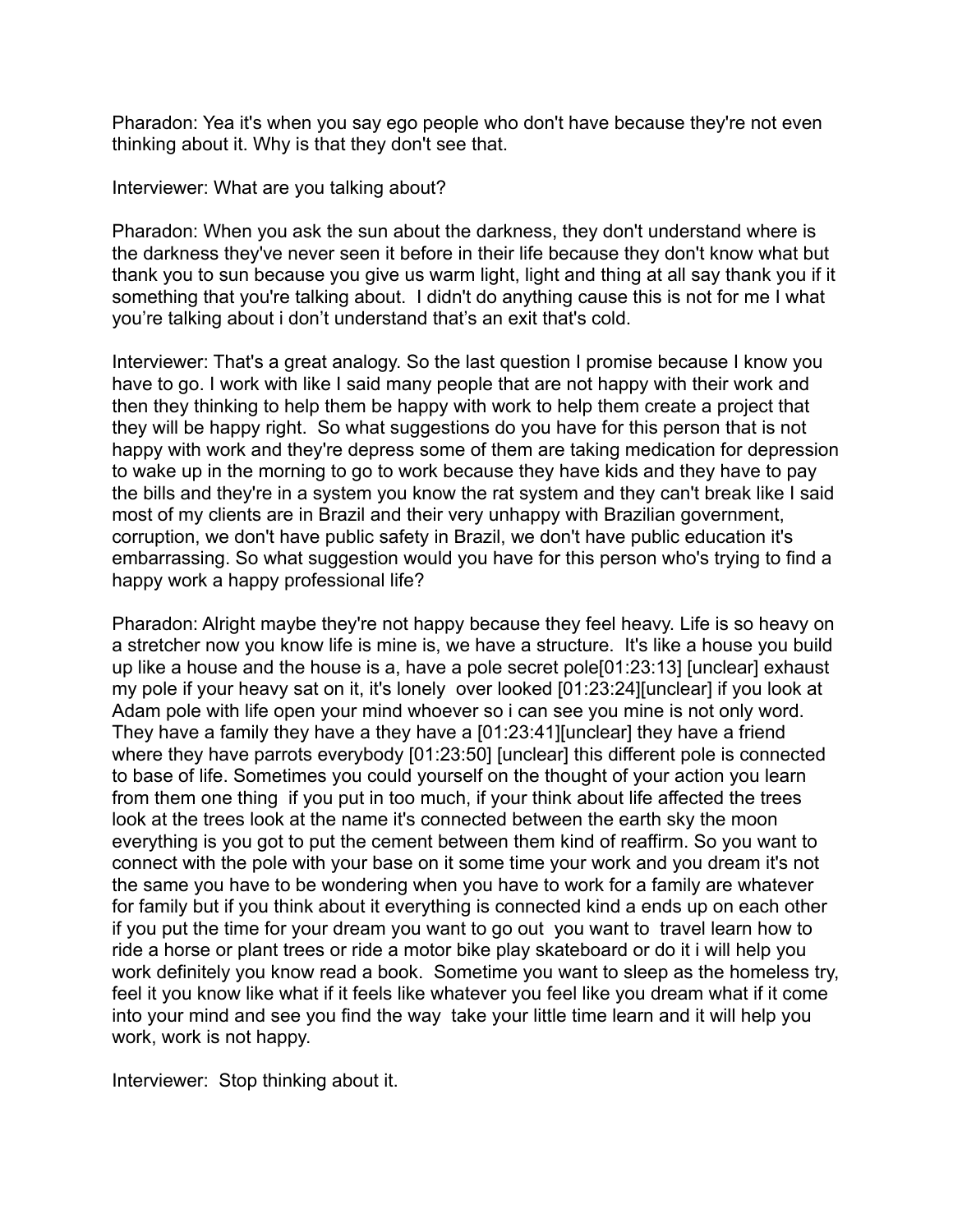Pharadon: Yes sometimes they have to put the work in another section go see your parents some time go out and talk marry a chair [01:25:45] [unclear] and talk about it because share more often be naked and then fine cool and then you find a way out because when you open your mind out to different things you seem happy.

Interviewer: That's a great suggestion. I totally agree, stop thinking about it and start focusing on the other things because that's when you're going to have more creativity also in nature I always tell them go travel stop thinking about this go on a long trip resign ok resign ask to leave your job because they're afraid to say to their boss am going to leave there afraid and I say you're not going to die it's ok resign but sometimes if you are in the system in the big city with all this stress.

Pharadon: I kind of understand cause the time can go really far sometime you go to the party's no return sometime I understand you know. You cannot sometimes you can't just all can't resize cause you go off too far but how we going to do it but how could I go to the back hall and never come back again what the fuck so how you going to do it? They have the way think about it you have to cut sometime you have to cut some of the happiness out a little bit. It's hard to explain cause some people just really hard, to go really far blowing the money buy a house in the condo and a car and then the kid have to go to school [01:27:58] [unclear] and this and that and I kind of understand but I do have to find you either way you have to pan out so little sometimes life is one thing like this think of life like this you're going to die you're so heavy and you're not happy but actually things surround you, you can create things around you and take some time five to ten years creating things around you and then come back and help you out when you have it if you go that far by come down and create things around you and were be patient in five or ten year you come back we help you out I don't always help but if you get this message if you think you're going to die tomorrow now you can create things around the environment will help you out.

Interviewer: Create things around you.

Pharadon: Friend's nature trees or whatever or you're happy part time things whatever.

Interviewer: I agree that's awesome what the name of the book is because I want to put it in the notes the book that you wrote.

Pharadon: [01:29:19][unclear] but the English version is I have only have fifty copies my friends has thirty seven I'm looking for a publishing company right now but ties in second bringer right[01:29:38][unclear]

Interviewer: Where can I buy it? Can I buy it somewhere in English?

Pharadon: It's in the bar.

Interviewer: In the bar and you haven't done it on digital like for Amazon?